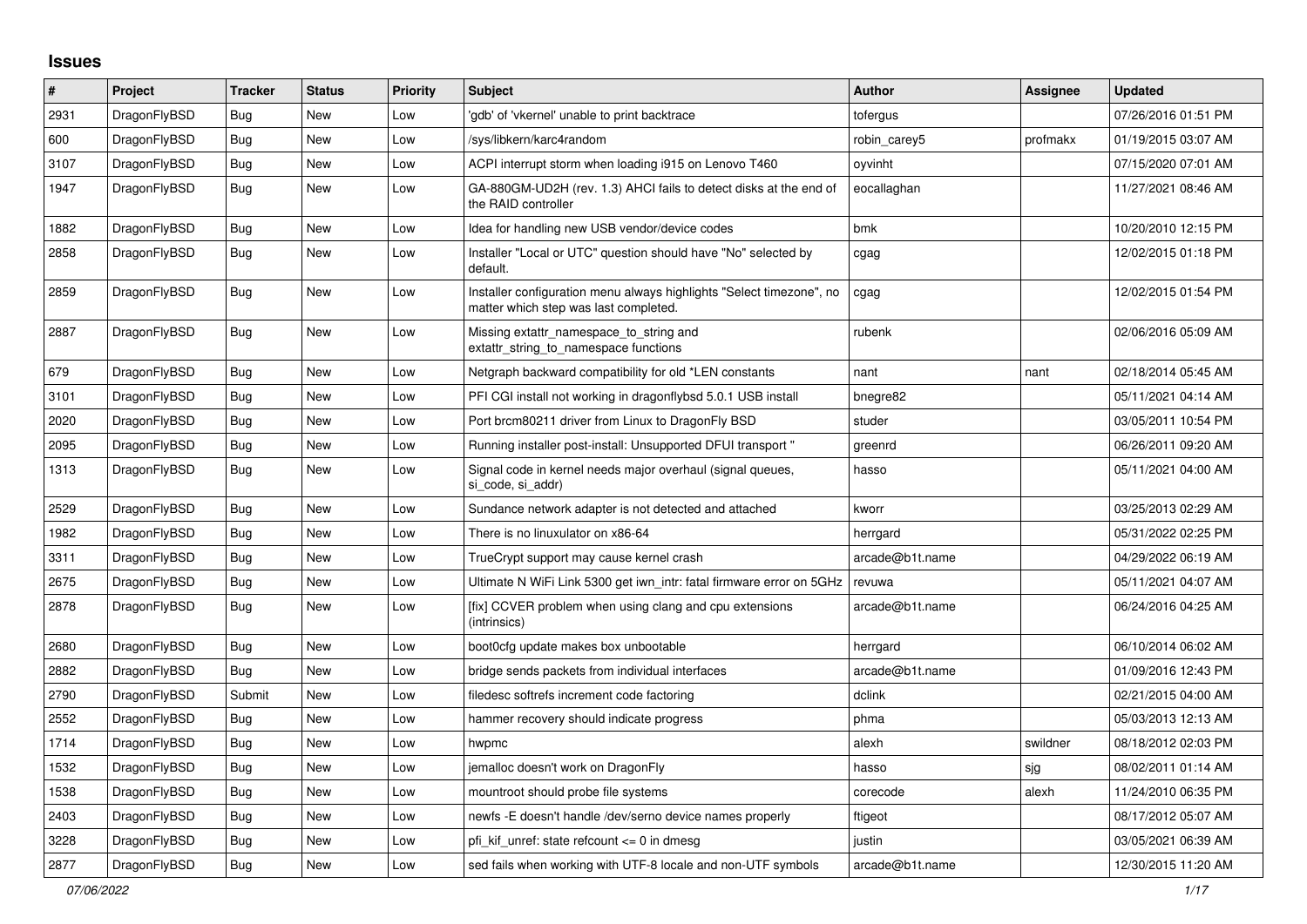| $\vert$ # | Project      | <b>Tracker</b> | <b>Status</b> | <b>Priority</b> | <b>Subject</b>                                                                                   | <b>Author</b> | Assignee | <b>Updated</b>      |
|-----------|--------------|----------------|---------------|-----------------|--------------------------------------------------------------------------------------------------|---------------|----------|---------------------|
| 2252      | DragonFlyBSD | <b>Bug</b>     | <b>New</b>    | Low             | snd hda not useable if loaded via /boot/loader.conf                                              | xbit          | swildner | 12/14/2011 12:23 AM |
| 3024      | DragonFlyBSD | Bug            | <b>New</b>    | Low             | sys/dev/netif/wi/if wi.c:1090]: (style) Redundant condition                                      | dcb           |          | 04/11/2017 11:56 AM |
| 3132      | DragonFlyBSD | <b>Bug</b>     | <b>New</b>    | Low             | unifdef mined                                                                                    | bcallah       |          | 04/26/2018 08:34 PM |
| 2565      | DragonFlyBSD | <b>Bug</b>     | New           | Normal          | "ifconfig ix0 up" panic                                                                          | Itpig402a     |          | 06/03/2013 05:46 AM |
| 2416      | DragonFlyBSD | <b>Bug</b>     | <b>New</b>    | Normal          | entry can be removed on mounted nfs filesystem                                                   | ftigeot       | tuxillo  | 06/03/2014 04:40 AM |
| 1990      | DragonFlyBSD | <b>Bug</b>     | <b>New</b>    | Normal          | /mnt too large to mount                                                                          | peur.neu      |          | 02/16/2011 11:24 PM |
| 2835      | DragonFlyBSD | <b>Bug</b>     | <b>New</b>    | Normal          | /usr/include/c++/5.0/bits/c++locale.h likes<br>POSIX C SOURCE>=200809                            | davshao       |          | 11/18/2015 03:40 AM |
| 2652      | DragonFlyBSD | Bug            | <b>New</b>    | Normal          | 189a0ff3761b47  ix: Implement MSI-X support locks up Lenovo<br>S10 Intel Atom n270               | davshao       |          | 05/14/2014 01:55 AM |
| 2107      | DragonFlyBSD | <b>Bug</b>     | <b>New</b>    | Normal          | 2.10.1 sata dvd drive issue                                                                      | ausppc        |          | 07/31/2011 08:41 PM |
| 1293      | DragonFlyBSD | <b>Bug</b>     | <b>New</b>    | Normal          | 2.2.1-REL Installer Request                                                                      | mk            | tuxillo  | 05/11/2021 04:00 AM |
| 2688      | DragonFlyBSD | <b>Bug</b>     | <b>New</b>    | Normal          | 67613368bdda7 Fix wrong checks for U4B presence Asrock Z77M<br>difficulty detecting USB keyboard | davshao       |          | 06/28/2014 07:08 PM |
| 2138      | DragonFlyBSD | <b>Bug</b>     | <b>New</b>    | Normal          | > 100% CPU usage                                                                                 | robin.carey1  |          | 09/26/2011 12:20 PM |
| 2816      | DragonFlyBSD | Bug            | <b>New</b>    | Normal          | A multitasking process being debugged can get stuck                                              | phma          |          | 05/19/2015 03:57 AM |
| 2568      | DragonFlyBSD | <b>Bug</b>     | <b>New</b>    | Normal          | <b>AHCI</b> panic                                                                                | josepht       |          | 06/07/2013 05:52 PM |
| 1923      | DragonFlyBSD | Bug            | <b>New</b>    | Normal          | Abysmal NFS performance with IPv6                                                                | ftigeot       |          | 12/05/2010 09:34 PM |
| 3135      | DragonFlyBSD | Submit         | <b>New</b>    | Normal          | Add EVFILT RECV and EVFILT SEND                                                                  | tautolog      |          | 05/25/2018 09:59 PM |
| 3227      | DragonFlyBSD | Submit         | <b>New</b>    | Normal          | Add HAMMER2 instructions in the installation medium README                                       | daftaupe      |          | 03/26/2020 03:34 PM |
| 3276      | DragonFlyBSD | Submit         | <b>New</b>    | Normal          | Add option controlling whether gpt expand expands the last partition<br>(needs testing)          | falsifian     |          | 07/10/2021 03:35 AM |
| 3189      | DragonFlyBSD | Bug            | <b>New</b>    | Normal          | Allow DragonFly Mail Agent to accept an alternate config via<br>command line switch              | iang          |          | 08/16/2021 12:42 AM |
| 2921      | DragonFlyBSD | Submit         | <b>New</b>    | Normal          | Allow moused to accept userland mouse events                                                     | tautolog      |          | 05/11/2021 04:08 AM |
| 2430      | DragonFlyBSD | <b>Bug</b>     | <b>New</b>    | Normal          | Alternate Password Hash method                                                                   | robin.carey1  |          | 10/07/2012 06:28 AM |
| 1975      | DragonFlyBSD | <b>Bug</b>     | <b>New</b>    | Normal          | Applications seg fault in select() and poll()                                                    | rumcic        |          | 05/31/2022 02:58 PM |
| 2434      | DragonFlyBSD | Bug            | <b>New</b>    | Normal          | BTX Halted - Boot fails on USB/GUI                                                               | lucmv         |          | 10/17/2012 08:12 PM |
| 2630      | DragonFlyBSD | <b>Bug</b>     | <b>New</b>    | Normal          | Bring in latest iconv fixes from FreeBSD10 as well as csmapper<br>updates                        | tuxillo       |          | 05/11/2021 03:54 AM |
| 3314      | DragonFlyBSD | <b>Bug</b>     | <b>New</b>    | Normal          | Bring virtio_console(4) from FreeBSD                                                             | tuxillo       | tuxillo  | 05/29/2022 08:24 AM |
| 1430      | DragonFlyBSD | Bug            | <b>New</b>    | Normal          | Buggy $w(1)$ ?                                                                                   | hasso         | alexh    | 11/24/2010 08:09 AM |
| 2210      | DragonFlyBSD | <b>Bug</b>     | <b>New</b>    | Normal          | Bugtracker cannot assign default project for new users                                           | ahuete.devel  |          | 11/17/2011 11:30 AM |
| 1786      | DragonFlyBSD | <b>Bug</b>     | <b>New</b>    | Normal          | Calling NULL function pointer initiates panic loop                                               | sjg           |          | 10/11/2010 05:28 PM |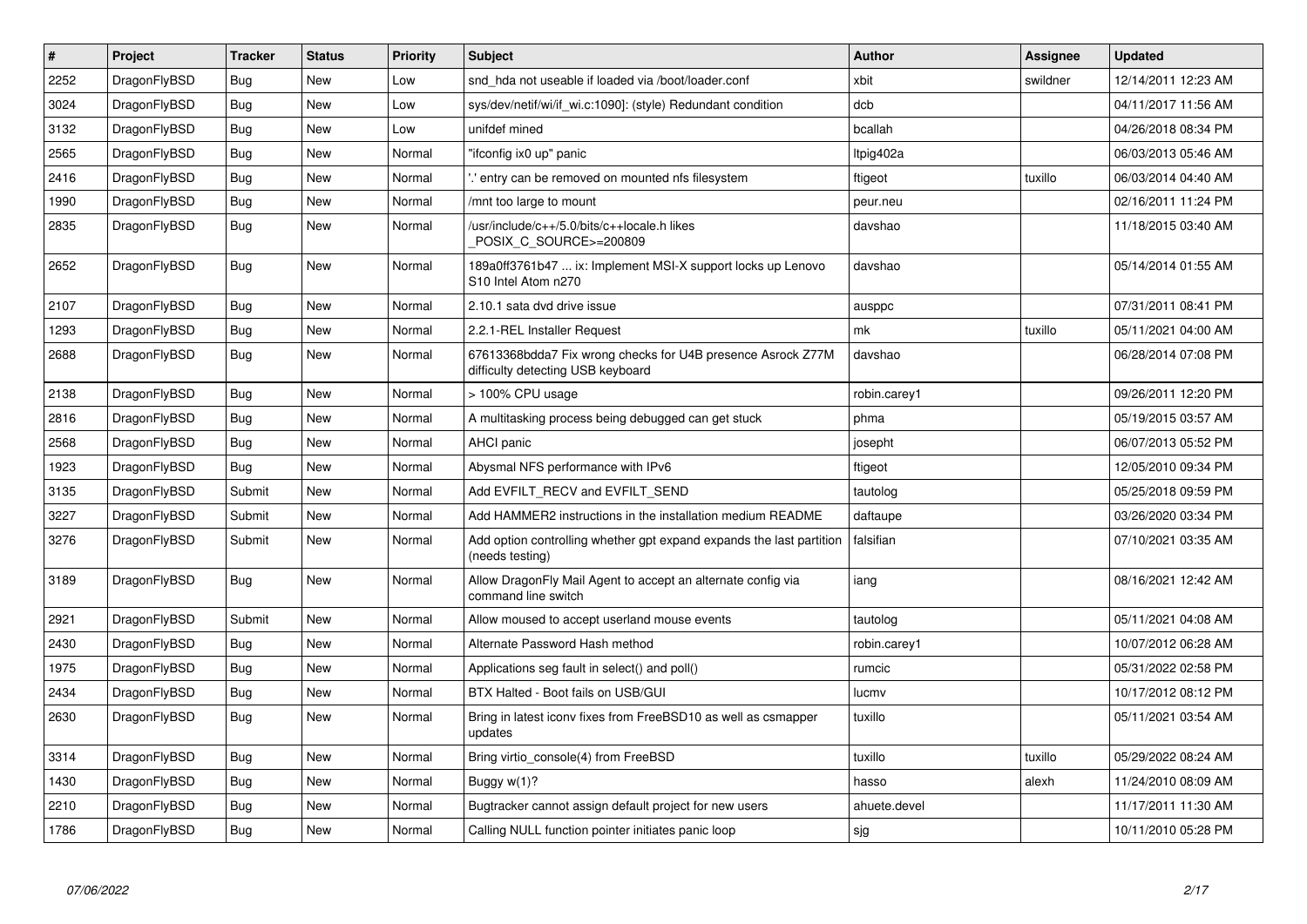| $\vert$ # | Project      | <b>Tracker</b> | <b>Status</b> | <b>Priority</b> | <b>Subject</b>                                                                                            | Author        | Assignee | <b>Updated</b>      |
|-----------|--------------|----------------|---------------|-----------------|-----------------------------------------------------------------------------------------------------------|---------------|----------|---------------------|
| 3313      | DragonFlyBSD | Bug            | New           | Normal          | Can't boot from my live USB at all. The kernel loading process<br>hangs.                                  | rempas        |          | 06/03/2022 12:16 AM |
| 1961      | DragonFlyBSD | <b>Bug</b>     | New           | Normal          | Can't create dump from DDB                                                                                | shamaz        |          | 01/29/2011 09:02 PM |
| 2611      | DragonFlyBSD | Bug            | <b>New</b>    | Normal          | Change in IP address results in network not working                                                       | phma          |          | 12/05/2013 07:55 PM |
| 1916      | DragonFlyBSD | <b>Bug</b>     | <b>New</b>    | Normal          | Constant crashes on x86_64 with UFS                                                                       | lentferj      |          | 11/21/2010 07:40 PM |
| 3281      | DragonFlyBSD | <b>Bug</b>     | New           | Normal          | Crash after leaving unattended for a while                                                                | bhaible       |          | 07/10/2021 03:32 AM |
| 2444      | DragonFlyBSD | Bug            | <b>New</b>    | Normal          | Crash during Hammer overnight cleanup                                                                     | justin        |          | 11/04/2012 07:58 AM |
| 3208      | DragonFlyBSD | <b>Bug</b>     | New           | Normal          | Crash related to nfsd                                                                                     | tse           |          | 06/11/2020 05:52 AM |
| 2283      | DragonFlyBSD | Bug            | New           | Normal          | DFBSD DragonFly v2.13.0.957.g4f459 - pmap_release: page<br>should already be gone 0xc27120bc              | tuxillo       |          | 01/23/2012 03:03 AM |
| 2078      | DragonFlyBSD | Bug            | New           | Normal          | DFBSD i386 v2.11.0.201.g3ed2f - Panic during installworld into a<br>vn0 device                            | tuxillo       |          | 05/19/2011 07:50 PM |
| 2084      | DragonFlyBSD | Bug            | <b>New</b>    | Normal          | DFBSD v2.11.0.242.g4d317 - panic: zone: entry not free                                                    | tuxillo       |          | 07/03/2012 01:23 AM |
| 2129      | DragonFlyBSD | Bug            | New           | Normal          | DFBSD v2.11.0.661.gf9438 i386 - panic: lockmgr thrd sleep                                                 | tuxillo       |          | 09/05/2011 09:49 AM |
| 2166      | DragonFlyBSD | Bug            | <b>New</b>    | Normal          | DFBSD v2.13.0.109.g05b9d - Strange lockups                                                                | tuxillo       |          | 10/29/2011 11:20 AM |
| 2171      | DragonFlyBSD | Bug            | New           | Normal          | DFBSD v2.13.0.151.gdc8442 - panic: assertion "(*ptep &<br>$(PG_MANAGED PG_V)$ == PG_V"                    | tuxillo       |          | 11/04/2011 05:06 PM |
| 1959      | DragonFlyBSD | Bug            | <b>New</b>    | Normal          | DFBSD v2.9.1.422.gc98f2 - Panic during boot - IPv6 and PF                                                 | tuxillo       |          | 01/13/2011 03:37 AM |
| 2498      | DragonFlyBSD | <b>Bug</b>     | New           | Normal          | DFBSD v3.2.2-RELEASE - LIST_FIRST(&bp->b_dep) == NULL"<br>failed in vfs vmio release                      | tuxillo       |          | 05/31/2022 04:09 PM |
| 2585      | DragonFlyBSD | Bug            | New           | Normal          | Dfly 3.4.3 on ESXi 5.1, HP Smart Array P410 passthrough<br>recognised, but not functioning                | yggdrasil     | swildner | 05/09/2022 08:14 AM |
| 2595      | DragonFlyBSD | Bug            | New           | Normal          | DragonFly 3.4.3 crashes on SUN Blade X6250 with Qlogic ISP 2432<br>FC card                                | Turvamies     |          | 10/07/2013 11:53 AM |
| 2619      | DragonFlyBSD | <b>Bug</b>     | New           | Normal          | DragonFly 3.6 can't be installed on a 6TB volume                                                          | ftigeot       |          | 02/23/2014 11:55 PM |
| 3197      | DragonFlyBSD | Bug            | <b>New</b>    | Normal          | DragonFly upgrades                                                                                        | tse           |          | 04/18/2020 04:18 PM |
| 3147      | DragonFlyBSD | Submit         | New           | Normal          | Enable headless installation                                                                              | ddegroot      |          | 10/09/2018 01:25 PM |
| 2799      | DragonFlyBSD | Bug            | <b>New</b>    | Normal          | Fatal trap 12 caused by moused(8) -p /dev/cual0                                                           | opvalues      |          | 03/04/2015 11:01 PM |
| 2072      | DragonFlyBSD | Bug            | <b>New</b>    | Normal          | Fatal trap 12: stopped at lwkt_send_ipiq3                                                                 | rumcic        |          | 05/17/2011 04:12 AM |
| 3201      | DragonFlyBSD | Submit         | New           | Normal          | Fixes make search display                                                                                 | htse          |          | 08/20/2021 04:02 PM |
| 1877      | DragonFlyBSD | Bug            | New           | Normal          | Freeze during 1st hammer cleanup after new install                                                        | elekktretterr |          | 05/15/2022 11:43 AM |
| 2674      | DragonFlyBSD | <b>Bug</b>     | New           | Normal          | <b>GPT Support</b>                                                                                        | ftigeot       |          | 12/28/2015 02:54 PM |
| 3301      | DragonFlyBSD | <b>Bug</b>     | New           | Normal          | Gkrellm from the packages is not showing logged in users in main<br>window, logged in users always $== 0$ | adrian        |          | 01/08/2022 04:24 AM |
| 3047      | DragonFlyBSD | <b>Bug</b>     | New           | Normal          | HAMMER critical write error                                                                               | samuel        |          | 06/19/2019 09:50 AM |
| 2898      | DragonFlyBSD | <b>Bug</b>     | New           | Normal          | HAMMER panic                                                                                              | pavalos       |          | 11/03/2018 07:05 AM |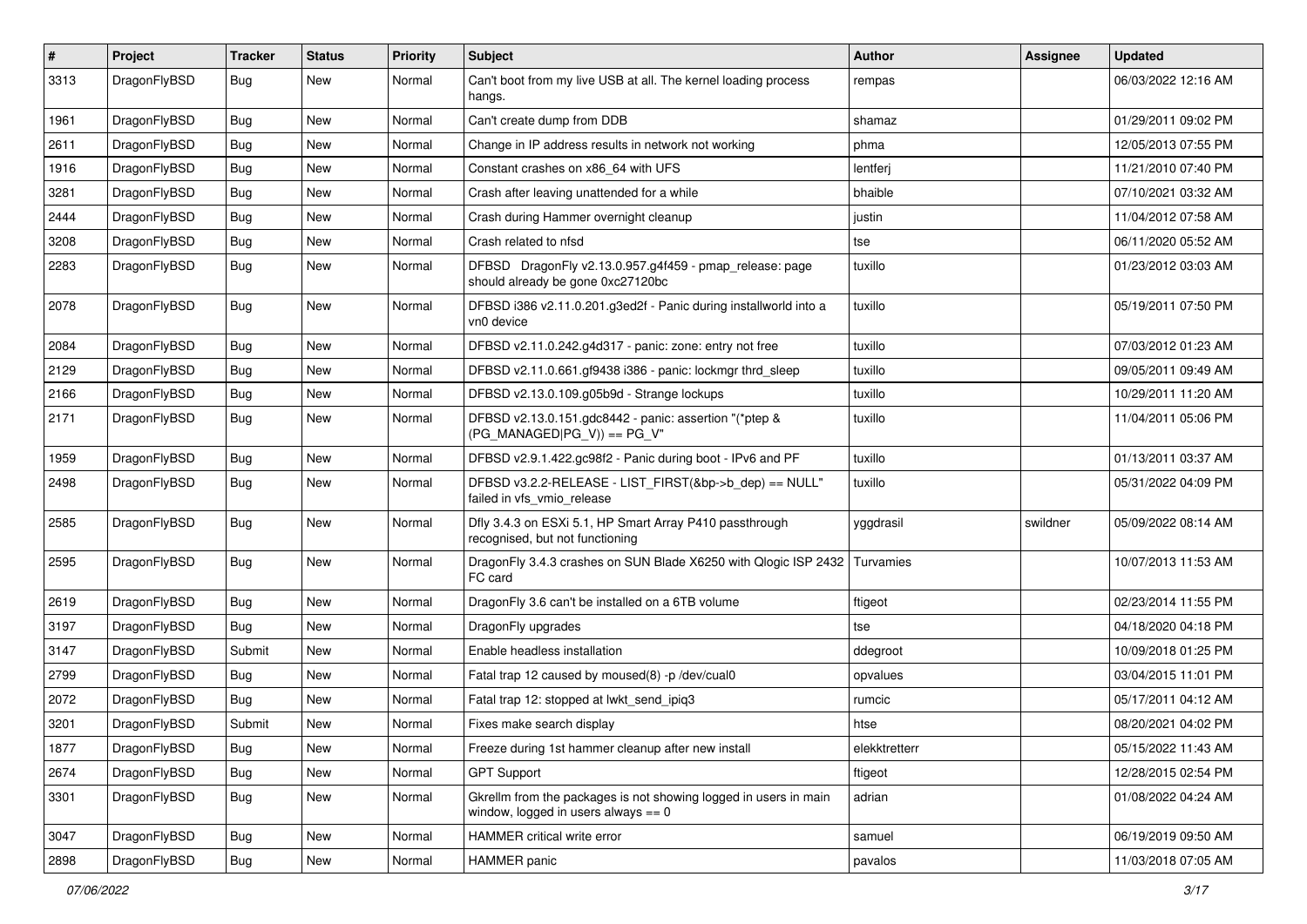| #    | Project      | <b>Tracker</b> | <b>Status</b> | <b>Priority</b> | Subject                                                                                                              | <b>Author</b> | Assignee | <b>Updated</b>      |
|------|--------------|----------------|---------------|-----------------|----------------------------------------------------------------------------------------------------------------------|---------------|----------|---------------------|
| 2647 | DragonFlyBSD | Bug            | New           | Normal          | HAMMER panic on 3.6.0                                                                                                | tuxillo       |          | 05/11/2021 03:54 AM |
| 2863 | DragonFlyBSD | Bug            | New           | Normal          | HAMMER synch tid is zero                                                                                             | shamaz        |          | 12/12/2015 11:24 PM |
| 2287 | DragonFlyBSD | Bug            | New           | Normal          | HAMMER(ROOT) Illegal UNDO TAIL signature at<br>300000001967c000                                                      | y0n3t4n1      |          | 11/07/2018 01:22 AM |
| 3249 | DragonFlyBSD | Bug            | <b>New</b>    | Normal          | HAMMER2 fsync(2) not working properly                                                                                | tkusumi       |          | 09/21/2020 07:07 AM |
| 3246 | DragonFlyBSD | Bug            | New           | Normal          | HAMMER2 unable to handle ENOSPC properly                                                                             | tkusumi       |          | 09/04/2020 11:11 AM |
| 2803 | DragonFlyBSD | Bug            | New           | Normal          | HAMMER: Warning: UNDO area too small!                                                                                | ftigeot       |          | 03/11/2015 03:42 PM |
| 2852 | DragonFlyBSD | Bug            | New           | Normal          | Hammer File System - hangs on undo during system boot / mount -<br>will not recover on DragonFlyBSD newer than 3.6.0 | abale         |          | 05/11/2021 04:07 AM |
| 1907 | DragonFlyBSD | Bug            | New           | Normal          | Hammer crash in hammer_flusher_flush()                                                                               | swildner      |          | 11/11/2010 05:07 AM |
| 2738 | DragonFlyBSD | Bug            | <b>New</b>    | Normal          | Hammer: Strange behavior when trying to recover old version of<br>moved file                                         | roland        |          | 11/20/2014 08:02 AM |
| 3215 | DragonFlyBSD | Bug            | <b>New</b>    | Normal          | Hang in tcdrain(3) after write(3)                                                                                    | noloader      |          | 11/25/2019 03:08 PM |
| 2535 | DragonFlyBSD | Bug            | New           | Normal          | Imap processes apparentlt blocked on disk I/O                                                                        | ftigeot       |          | 04/02/2013 09:31 AM |
| 1836 | DragonFlyBSD | Bug            | New           | Normal          | Incorrect TCP checksum show up in tcpdump                                                                            | robgar1       |          | 05/15/2022 11:22 AM |
| 3120 | DragonFlyBSD | <b>Bug</b>     | New           | Normal          | Intel AC 8260 firmware does not load                                                                                 | Vintodrimmer  |          | 08/28/2018 03:30 AM |
| 2994 | DragonFlyBSD | <b>Bug</b>     | New           | Normal          | Intermittent boot hangs after git: hammer - HAMMER Version 7                                                         | davshao       |          | 03/30/2017 02:06 PM |
| 1192 | DragonFlyBSD | Submit         | <b>New</b>    | Normal          | KKASSERTs in sys/kern/uipc_{msg,socket}.c are too strict                                                             | rumcic        |          | 05/11/2021 04:07 AM |
| 3280 | DragonFlyBSD | <b>Bug</b>     | New           | Normal          | KMS console and i915(4) not working in 6.0                                                                           | cmusser       |          | 07/10/2021 03:35 AM |
| 2473 | DragonFlyBSD | <b>Bug</b>     | New           | Normal          | Kernel crash when trying to up the wpi0 device (Dfly<br>v3.3.0.758.g47388-DEVELOPMENT)                               | tomaz         |          | 02/24/2014 08:50 AM |
| 2250 | DragonFlyBSD | Bug            | New           | Normal          | Kernel panic                                                                                                         | adamk         |          | 11/23/2018 01:10 AM |
| 3247 | DragonFlyBSD | Bug            | <b>New</b>    | Normal          | Kernel panic doing nothing much                                                                                      | phma          |          | 09/12/2020 11:40 PM |
| 1594 | DragonFlyBSD | <b>Bug</b>     | New           | Normal          | Kernel panic during boot from Live CD on Dell E6400                                                                  | bodie         |          | 05/11/2021 03:54 AM |
| 2891 | DragonFlyBSD | <b>Bug</b>     | New           | Normal          | Kernel panic in IEEE802.11 related code                                                                              | shamaz        |          | 05/29/2016 05:49 PM |
| 3235 | DragonFlyBSD | Bug            | <b>New</b>    | Normal          | Kernel panic in devfs_vnops.c                                                                                        | mneumann      |          | 04/28/2020 07:00 AM |
| 3224 | DragonFlyBSD | <b>Bug</b>     | New           | Normal          | Kernel panic when trying to ping6                                                                                    | zhtw          |          | 03/08/2020 08:55 AM |
| 2052 | DragonFlyBSD | <b>Bug</b>     | <b>New</b>    | Normal          | Kernel panic: CPU APIC ID out of range                                                                               | Anonymous     |          | 05/02/2011 11:06 AM |
| 3218 | DragonFlyBSD | Bug            | New           | Normal          | Kernel panics are not sent to comconsole when booted over EFI                                                        | mqudsi        |          | 12/02/2019 08:52 PM |
| 1899 | DragonFlyBSD | <b>Bug</b>     | New           | Normal          | Keyboard doesn't work                                                                                                | fransm        |          | 05/15/2022 03:32 PM |
| 2004 | DragonFlyBSD | <b>Bug</b>     | <b>New</b>    | Normal          | LWKT_WAIT_IPIQ panic                                                                                                 | steve         |          | 03/08/2011 05:46 PM |
| 3165 | DragonFlyBSD | <b>Bug</b>     | New           | Normal          | Looping at boot time                                                                                                 | gop           |          | 12/28/2018 01:04 PM |
| 1463 | DragonFlyBSD | <b>Bug</b>     | New           | Normal          | Mountroot before drives are initialized                                                                              | elekktretterr |          | 12/07/2010 01:30 PM |
| 1695 | DragonFlyBSD | <b>Bug</b>     | New           | Normal          | NFS-related system breakdown                                                                                         | Anonymous     |          | 04/10/2014 12:35 AM |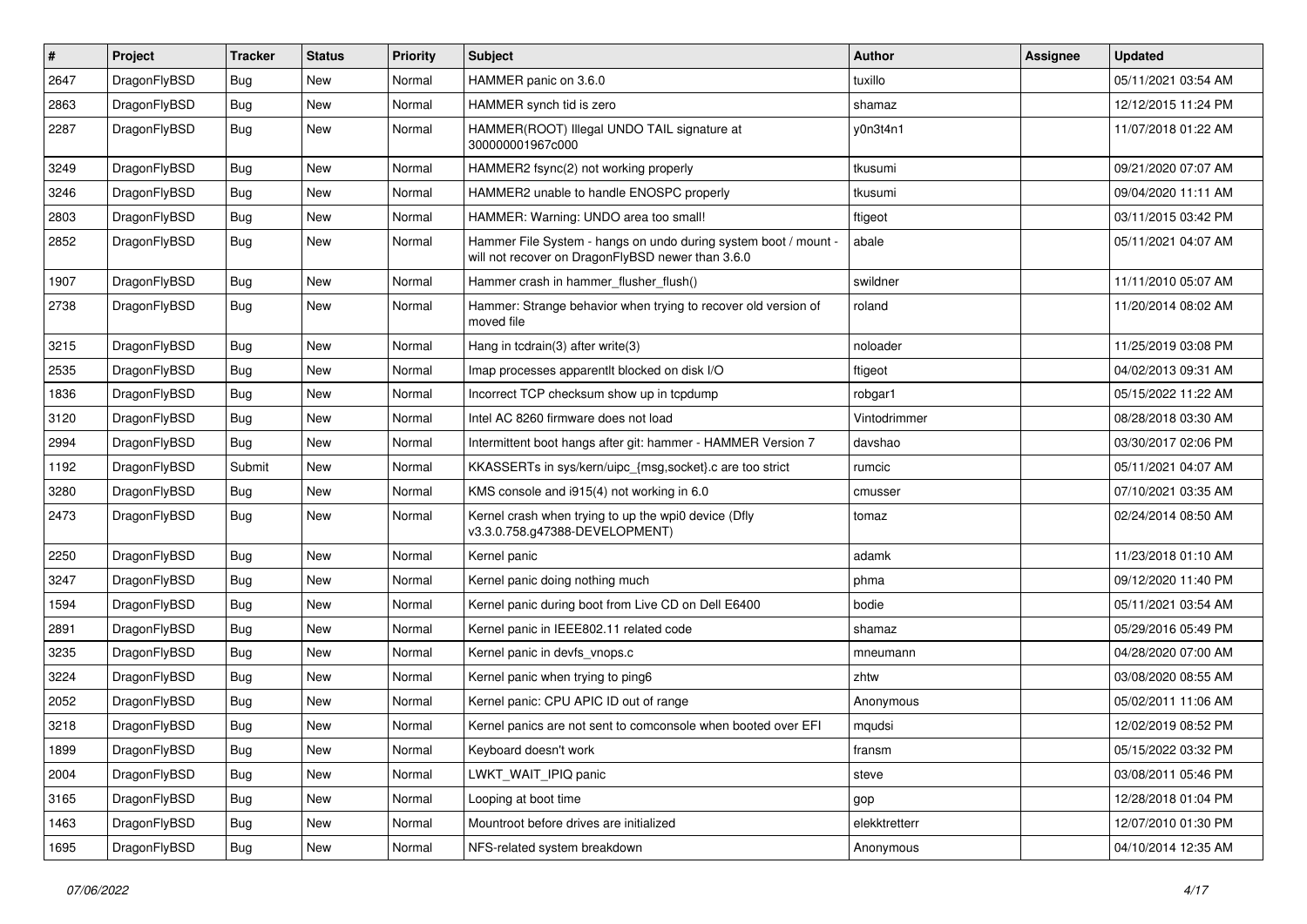| $\pmb{\#}$ | <b>Project</b> | <b>Tracker</b> | <b>Status</b> | <b>Priority</b> | <b>Subject</b>                                                                             | <b>Author</b>   | Assignee | <b>Updated</b>      |
|------------|----------------|----------------|---------------|-----------------|--------------------------------------------------------------------------------------------|-----------------|----------|---------------------|
| 2496       | DragonFlyBSD   | <b>Bug</b>     | <b>New</b>    | Normal          | NTFS malloc limit exceeded                                                                 | plasmob         | tuxillo  | 02/19/2013 08:47 AM |
| 1774       | DragonFlyBSD   | Bug            | <b>New</b>    | Normal          | New IP header cleanup branch available for testing                                         | dillon          |          | 05/15/2022 10:59 AM |
| 2051       | DragonFlyBSD   | Bug            | <b>New</b>    | Normal          | No ipv6 lan route entry created on 2.10                                                    | ftigeot         |          | 04/21/2011 10:37 AM |
| 2161       | DragonFlyBSD   | Bug            | <b>New</b>    | Normal          | Outdated xorg.conf file gets installed into etc and screws up mouse                        | eocallaghan     |          | 10/27/2011 01:51 PM |
| 3199       | DragonFlyBSD   | <b>Bug</b>     | <b>New</b>    | Normal          | PFS label not found panic                                                                  | tse             |          | 08/21/2019 03:51 AM |
| 2812       | DragonFlyBSD   | Bug            | <b>New</b>    | Normal          | Panic on Intel DE3815TYKHE                                                                 | tmorp           |          | 05/14/2015 03:14 PM |
| 1939       | DragonFlyBSD   | Bug            | <b>New</b>    | Normal          | Panic on nightly build and stress test box                                                 | lentferj        |          | 12/18/2010 08:41 AM |
| 1873       | DragonFlyBSD   | Bug            | <b>New</b>    | Normal          | Panic upon usb mouse detach and reattaching                                                | rumcic          |          | 02/01/2011 09:53 AM |
| 2641       | DragonFlyBSD   | Bug            | <b>New</b>    | Normal          | Panic when loading natapci as module                                                       | tuxillo         |          | 05/11/2021 03:54 AM |
| 2092       | DragonFlyBSD   | Bug            | <b>New</b>    | Normal          | Panic: Bad link elm 0x next->prev != elm                                                   | masterblaster   | dillon   | 12/04/2011 12:49 PM |
| 3117       | DragonFlyBSD   | Bug            | <b>New</b>    | Normal          | Problem with colours if "intel" video-driver used                                          | dpostolov       |          | 01/07/2018 11:35 PM |
| 2881       | DragonFlyBSD   | Bug            | <b>New</b>    | Normal          | Pulseaudio hangs/resets system when starting X11                                           | mneumann        |          | 01/09/2016 03:08 AM |
| 3134       | DragonFlyBSD   | <b>Bug</b>     | <b>New</b>    | Normal          | RFC 3021 (/31 networks) appear to be unsupported                                           | jailbird        |          | 05/16/2018 11:03 PM |
| 2509       | DragonFlyBSD   | Bug            | New           | Normal          | Redefinition of DIRBLKSIZ in restore(8)                                                    | swildner        |          | 06/04/2022 04:40 AM |
| 2933       | DragonFlyBSD   | Submit         | <b>New</b>    | Normal          | Remove unix domain socket support from cat(1)                                              | sevan           |          | 08/01/2016 08:10 PM |
| 2629       | DragonFlyBSD   | Bug            | <b>New</b>    | Normal          | Replace gcc44 with llvm34, clang34, and libc++                                             | tuxillo         |          | 06/02/2014 02:30 PM |
| 3298       | DragonFlyBSD   | <b>Bug</b>     | <b>New</b>    | Normal          | Running "w" and having logged in via XDM through VNC, "w" prints<br>an extra error message | piecuch         |          | 10/25/2021 09:16 AM |
| 3029       | DragonFlyBSD   | <b>Bug</b>     | <b>New</b>    | Normal          | Running DflyBSD 4.8 on FreeBSD bhyve as a guest                                            | iron            |          | 05/13/2022 04:33 AM |
| 3300       | DragonFlyBSD   | Bug            | <b>New</b>    | Normal          | Running Xvnc from TigerVNC package through the INETD daemon<br>in TCP WAIT mode fails hard | adrian          |          | 01/08/2022 04:25 AM |
| 2587       | DragonFlyBSD   | Bug            | <b>New</b>    | Normal          | SATA DVD writer not detected by DragonFly                                                  | srussell        |          | 09/04/2020 08:55 AM |
| 1194       | DragonFlyBSD   | Bug            | <b>New</b>    | Normal          | SCSI errors while trying to copy photos from my camera                                     | elekktretterr   |          | 01/14/2015 04:39 PM |
| 3243       | DragonFlyBSD   | Bug            | <b>New</b>    | Normal          | SMART status not reported properly for SSD disks                                           | daftaupe        |          | 09/09/2020 11:03 PM |
| 3278       | DragonFlyBSD   | <b>Bug</b>     | <b>New</b>    | Normal          | Second screen image is distorted                                                           | arcade@b1t.name |          | 07/10/2021 03:36 AM |
| 2094       | DragonFlyBSD   | Bug            | <b>New</b>    | Normal          | Segfault when gdb printing backtrace from core dump                                        | greenrd         |          | 06/25/2011 04:14 PM |
| 1884       | DragonFlyBSD   | <b>Bug</b>     | <b>New</b>    | Normal          | System completely freezes while listening music (devbuf: malloc<br>limit exceeded)         | shamaz          |          | 01/24/2011 05:00 PM |
| 2308       | DragonFlyBSD   | <b>Bug</b>     | <b>New</b>    | Normal          | System freeze when unloading snd_hda                                                       | jaydg           |          | 02/19/2012 07:15 AM |
| 3157       | DragonFlyBSD   | Bug            | <b>New</b>    | Normal          | TP-Link UE300 not working in 5.2-RELEASE                                                   | tuxillo         |          | 11/15/2018 02:08 PM |
| 2820       | DragonFlyBSD   | Bug            | <b>New</b>    | Normal          | TP-Link USB Wi-Fi adapter cannot be reattached to the system                               | shamaz          |          | 05/22/2015 09:45 PM |
| 2371       | DragonFlyBSD   | Bug            | <b>New</b>    | Normal          | Timezone problem with America/Sao Paulo                                                    | raitech         |          | 05/17/2012 01:42 PM |
| 2153       | DragonFlyBSD   | Bug            | <b>New</b>    | Normal          | Too many unuseful warnings at boot                                                         | juanfra684      |          | 10/18/2011 10:16 PM |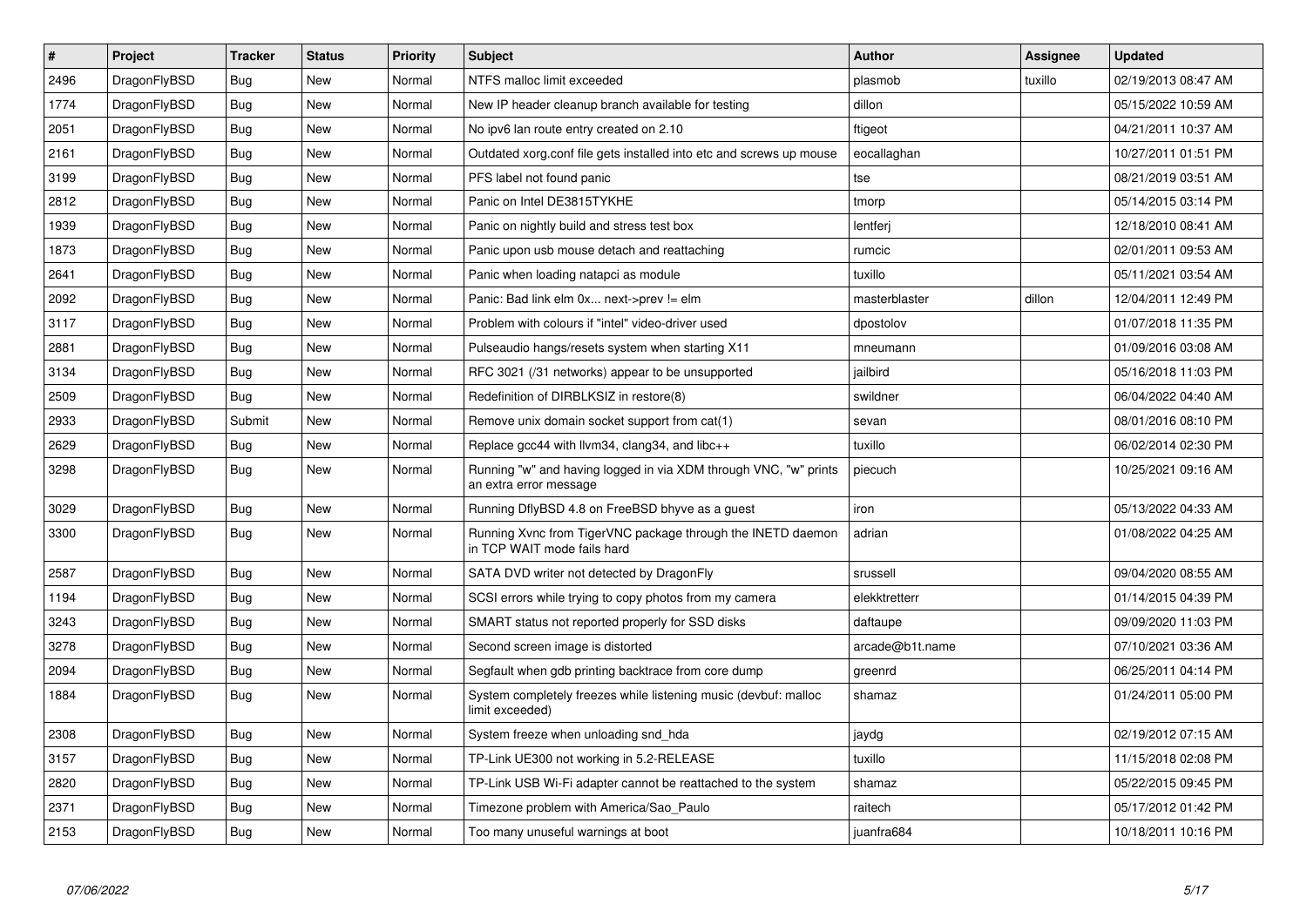| #    | Project      | <b>Tracker</b> | <b>Status</b> | <b>Priority</b> | Subject                                                                                                                                                  | <b>Author</b> | Assignee | <b>Updated</b>      |
|------|--------------|----------------|---------------|-----------------|----------------------------------------------------------------------------------------------------------------------------------------------------------|---------------|----------|---------------------|
| 2822 | DragonFlyBSD | Bug            | New           | Normal          | USB 3.0 stick throws "reading primary partition table: error<br>accessing offset 000[] for 152" error, while the stick works on any<br>other OS I tested | revuwa        | profmakx | 06/29/2015 05:56 AM |
| 3139 | DragonFlyBSD | Bug            | <b>New</b>    | Normal          | USB Mouse Does Not Work in DragonflyBSD guest on VirtualBox                                                                                              | chiguy1256    |          | 06/24/2018 10:14 PM |
| 2802 | DragonFlyBSD | Bug            | <b>New</b>    | Normal          | USB Wifi urtwn0 crash from cd boot                                                                                                                       | opvalues      |          | 03/10/2015 01:07 AM |
| 2077 | DragonFlyBSD | <b>Bug</b>     | New           | Normal          | USB devices conflicting                                                                                                                                  | srussell      |          | 05/17/2011 05:12 PM |
| 2061 | DragonFlyBSD | <b>Bug</b>     | <b>New</b>    | Normal          | USB keyboard boot panic                                                                                                                                  | sjg           |          | 05/04/2012 12:20 AM |
| 2316 | DragonFlyBSD | Bug            | New           | Normal          | Ungraceful invalid password handling for adding a new user in the<br>installer                                                                           | rune          |          | 04/27/2012 11:23 PM |
| 3154 | DragonFlyBSD | Submit         | <b>New</b>    | Normal          | Update serial handling in bootloader                                                                                                                     | ddegroot      | dillon   | 11/06/2018 11:21 PM |
| 2622 | DragonFlyBSD | Bug            | <b>New</b>    | Normal          | VAIO FIT15E fn keys support                                                                                                                              | nonsolosoft   |          | 12/31/2013 01:31 AM |
| 341  | DragonFlyBSD | <b>Bug</b>     | New           | Normal          | Vinum erroneously repors devices as busy                                                                                                                 | corecode      | swildner | 01/21/2012 04:50 AM |
| 2125 | DragonFlyBSD | <b>Bug</b>     | <b>New</b>    | Normal          | Weird garbage in dmesg                                                                                                                                   | herrgard      |          | 08/30/2011 08:04 PM |
| 3302 | DragonFlyBSD | <b>Bug</b>     | <b>New</b>    | Normal          | Will not boot on System76 Lemur Pro (lemp10)                                                                                                             | piecuch       |          | 11/03/2021 10:21 AM |
| 3284 | DragonFlyBSD | <b>Bug</b>     | <b>New</b>    | Normal          | Wrong towlower() result for U+038A                                                                                                                       | bhaible       |          | 07/10/2021 03:34 AM |
| 2808 | DragonFlyBSD | <b>Bug</b>     | New           | Normal          | X freeze by switching between X and VT - results in black screen                                                                                         | lukesky333    |          | 05/11/2021 03:55 AM |
| 2311 | DragonFlyBSD | <b>Bug</b>     | New           | Normal          | Xorg crash having something to do with drm                                                                                                               | phma          |          | 02/22/2012 09:59 AM |
| 3226 | DragonFlyBSD | Bug            | <b>New</b>    | Normal          | Xorg freezes in vm: thread stuck in "objtrm1"                                                                                                            | peeter        |          | 04/08/2020 02:10 AM |
| 2098 | DragonFlyBSD | Submit         | New           | Normal          | [PATCH] correct ath man page example<br>(/usr/src/share/man/man4/ath.4)                                                                                  | nobody        |          | 11/15/2011 12:27 AM |
| 2122 | DragonFlyBSD | Submit         | <b>New</b>    | Normal          | [Review] Fixes to the VFS layer                                                                                                                          | ftigeot       |          | 05/31/2022 03:25 PM |
| 2115 | DragonFlyBSD | <b>Bug</b>     | New           | Normal          | [msk] system freeze after receive some paquet                                                                                                            | bsdsx         |          | 08/22/2011 10:22 AM |
| 2306 | DragonFlyBSD | <b>Bug</b>     | <b>New</b>    | Normal          | a crash starts the kernel debugger in text mode, but just reboots in X                                                                                   | phma          |          | 02/11/2012 08:02 PM |
| 3143 | DragonFlyBSD | <b>Bug</b>     | New           | Normal          | assertion "0" failed in hammer2 inode xop chain sync                                                                                                     | cbin          |          | 07/18/2018 12:50 PM |
| 1246 | DragonFlyBSD | <b>Bug</b>     | New           | Normal          | bad resolution (monitor desync) with livedvd                                                                                                             | Przem0l       |          | 02/18/2014 06:29 AM |
| 1442 | DragonFlyBSD | Bug            | <b>New</b>    | Normal          | blocking SIGSEGV and triggering a segment violation produces an<br>all CPU consuming process                                                             | corecode      | tuxillo  | 05/11/2021 03:52 AM |
| 1525 | DragonFlyBSD | Bug            | <b>New</b>    | Normal          | boehm-gc problems                                                                                                                                        | hasso         |          | 10/13/2012 07:13 PM |
| 3006 | DragonFlyBSD | Bug            | <b>New</b>    | Normal          | boot0cfg: panic in kern_udev.c in function _udev_dict_set_cstr when<br>installing in VirtualBox                                                          | MichiGreat    |          | 04/01/2017 02:22 PM |
| 2531 | DragonFlyBSD | <b>Bug</b>     | New           | Normal          | camcontrol fails to disable APM                                                                                                                          | m.lombardi85  |          | 03/23/2013 12:28 PM |
| 2924 | DragonFlyBSD | <b>Bug</b>     | New           | Normal          | cat -v fails to tag characters in extended table with M- prefix with<br>some locales                                                                     | sevan         |          | 07/11/2016 07:18 AM |
| 2389 | DragonFlyBSD | <b>Bug</b>     | New           | Normal          | computer crashed while listing processes                                                                                                                 | phma          |          | 06/18/2012 02:49 PM |
| 2712 | DragonFlyBSD | Bug            | New           | Normal          | connect(2) returns EINVAL when retrying after ECONNREFUSED                                                                                               | jorisgio      |          | 08/14/2014 05:31 PM |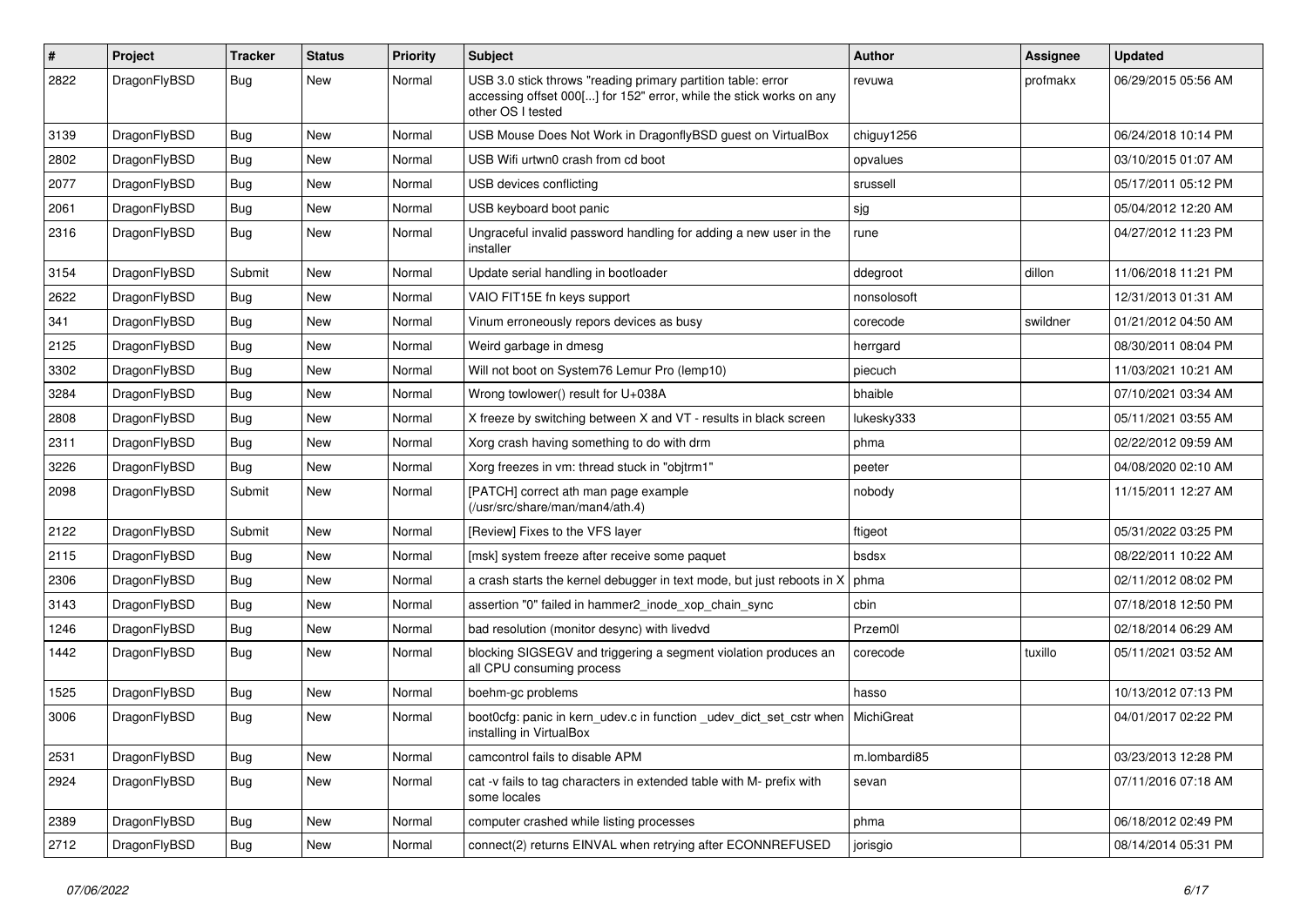| $\vert$ # | Project      | <b>Tracker</b> | <b>Status</b> | <b>Priority</b> | <b>Subject</b>                                                                                  | Author            | Assignee | <b>Updated</b>      |
|-----------|--------------|----------------|---------------|-----------------|-------------------------------------------------------------------------------------------------|-------------------|----------|---------------------|
| 2621      | DragonFlyBSD | Bug            | <b>New</b>    | Normal          | core dump using cdrom                                                                           | nonsolosoft       |          | 12/27/2013 12:43 AM |
| 3110      | DragonFlyBSD | Bug            | <b>New</b>    | Normal          | crash with ipfw3 under load                                                                     | bnegre82          |          | 12/09/2017 06:22 AM |
| 2319      | DragonFlyBSD | <b>Bug</b>     | <b>New</b>    | Normal          | crypt/passwd forward compat                                                                     | c.turner1         |          | 02/28/2012 12:39 PM |
| 2569      | DragonFlyBSD | Bug            | <b>New</b>    | Normal          | ctime NFS                                                                                       | ferney            |          | 08/11/2013 04:35 AM |
| 3116      | DragonFlyBSD | Bug            | <b>New</b>    | Normal          | da0 detects on very big volume if to _remove_ usb install stick and<br>reboot on Intel NUC5PPYH | dpostolov         |          | 01/07/2018 09:40 PM |
| 2917      | DragonFlyBSD | Bug            | <b>New</b>    | Normal          | da8: reading primary partition table: error accessing offset<br>000000000000 for 512            | liweitianux       |          | 05/11/2021 08:43 PM |
| 2604      | DragonFlyBSD | Bug            | <b>New</b>    | Normal          | dell laptop does not boot with LATEST                                                           | isenmann          |          | 11/20/2013 02:07 AM |
| 1876      | DragonFlyBSD | Bug            | <b>New</b>    | Normal          | devfs in jail + logging out from console(ttyv1+) -> panic                                       | qhwt.dfly         | tuxillo  | 05/31/2022 03:24 PM |
| 2082      | DragonFlyBSD | <b>Bug</b>     | <b>New</b>    | Normal          | dfbsd 2.10.1 amd64 - mc port build error with 'bmake bin-install'                               | sun-doctor        |          | 05/25/2011 07:18 PM |
| 3141      | DragonFlyBSD | Bug            | <b>New</b>    | Normal          | dhclient blocks boot process                                                                    | rowo              |          | 12/16/2018 11:01 AM |
| 1951      | DragonFlyBSD | Bug            | <b>New</b>    | Normal          | dma_timeouts at phyaddr on a good hdd                                                           | peur.neu          |          | 01/04/2011 07:12 AM |
| 2886      | DragonFlyBSD | <b>Bug</b>     | New           | Normal          | dragonfly mail agent: sending a testmail causes high system load                                | worf              |          | 02/05/2016 05:53 AM |
| 2806      | DragonFlyBSD | Bug            | <b>New</b>    | Normal          | failed to configure a link-local address on ath0 (errno = 22)                                   | Chingyuan         |          | 05/25/2021 01:00 AM |
| 3041      | DragonFlyBSD | Submit         | New           | Normal          | firmware: Remove embedding of multiple images in one module.                                    | Anonymous         |          | 12/25/2020 02:15 AM |
| 3222      | DragonFlyBSD | Bug            | <b>New</b>    | Normal          | gcc - undefined reference to '__atomic_load' (missing libatomic?)                               | mneumann          |          | 02/08/2020 02:45 AM |
| 2124      | DragonFlyBSD | Bug            | <b>New</b>    | Normal          | getty repeating too quickly on port /dev/ttyv0                                                  | sgeorge.ml        |          | 09/01/2011 04:28 AM |
| 1943      | DragonFlyBSD | Bug            | New           | Normal          | hammer assertion panic                                                                          | peter             |          | 12/27/2010 12:45 AM |
| 2526      | DragonFlyBSD | Bug            | <b>New</b>    | Normal          | hammer cleanup doesn't run on first day of DST                                                  | pavalos           |          | 10/18/2016 05:28 PM |
| 2387      | DragonFlyBSD | <b>Bug</b>     | New           | Normal          | hammer ignores -t during dedup                                                                  | phma              |          | 06/17/2012 12:30 PM |
| 2123      | DragonFlyBSD | <b>Bug</b>     | <b>New</b>    | Normal          | hammer is losing files                                                                          | schmir            |          | 08/30/2011 07:56 PM |
| 2809      | DragonFlyBSD | Bug            | <b>New</b>    | Normal          | hammer mirror-stream                                                                            | masu              |          | 04/10/2015 12:33 AM |
| 1984      | DragonFlyBSD | Bug            | <b>New</b>    | Normal          | hammer mount fails after crash - HAMMER: FIFO record bad head<br>signature                      | thomas.nikolajsen |          | 03/08/2011 06:57 PM |
| 2857      | DragonFlyBSD | Bug            | New           | Normal          | hammer stalls via bitcoin-qt                                                                    | tkusumi           |          | 11/30/2015 06:52 AM |
| 3312      | DragonFlyBSD | Submit         | New           | Normal          | hammer2: redundant chain modify after chain creation                                            | tkusumi           |          | 05/15/2022 01:35 PM |
| 3316      | DragonFlyBSD | Bug            | <b>New</b>    | Normal          | hammer2_dirent_create() allows creating >1 dirents with the same<br>name                        | tkusumi           |          | 06/05/2022 12:35 PM |
| 2598      | DragonFlyBSD | <b>Bug</b>     | New           | Normal          | i386 via USB Booting                                                                            | mbzadegan         |          | 10/21/2013 02:28 AM |
| 2329      | DragonFlyBSD | <b>Bug</b>     | New           | Normal          | ibm x3550 & acpi                                                                                | ano               |          | 06/03/2014 11:37 AM |
| 1946      | DragonFlyBSD | <b>Bug</b>     | New           | Normal          | ieee80211 panic                                                                                 | pavalos           | josepht  | 01/27/2011 06:00 PM |
| 2182      | DragonFlyBSD | <b>Bug</b>     | New           | Normal          | if_msk PHY FIFO underrun/overflow                                                               | nonsolosoft       |          | 09/03/2012 06:39 AM |
| 989       | DragonFlyBSD | <b>Bug</b>     | New           | Normal          | installer/fdisk trouble with wrapped values                                                     | Discodestroyer    |          | 02/18/2014 06:27 AM |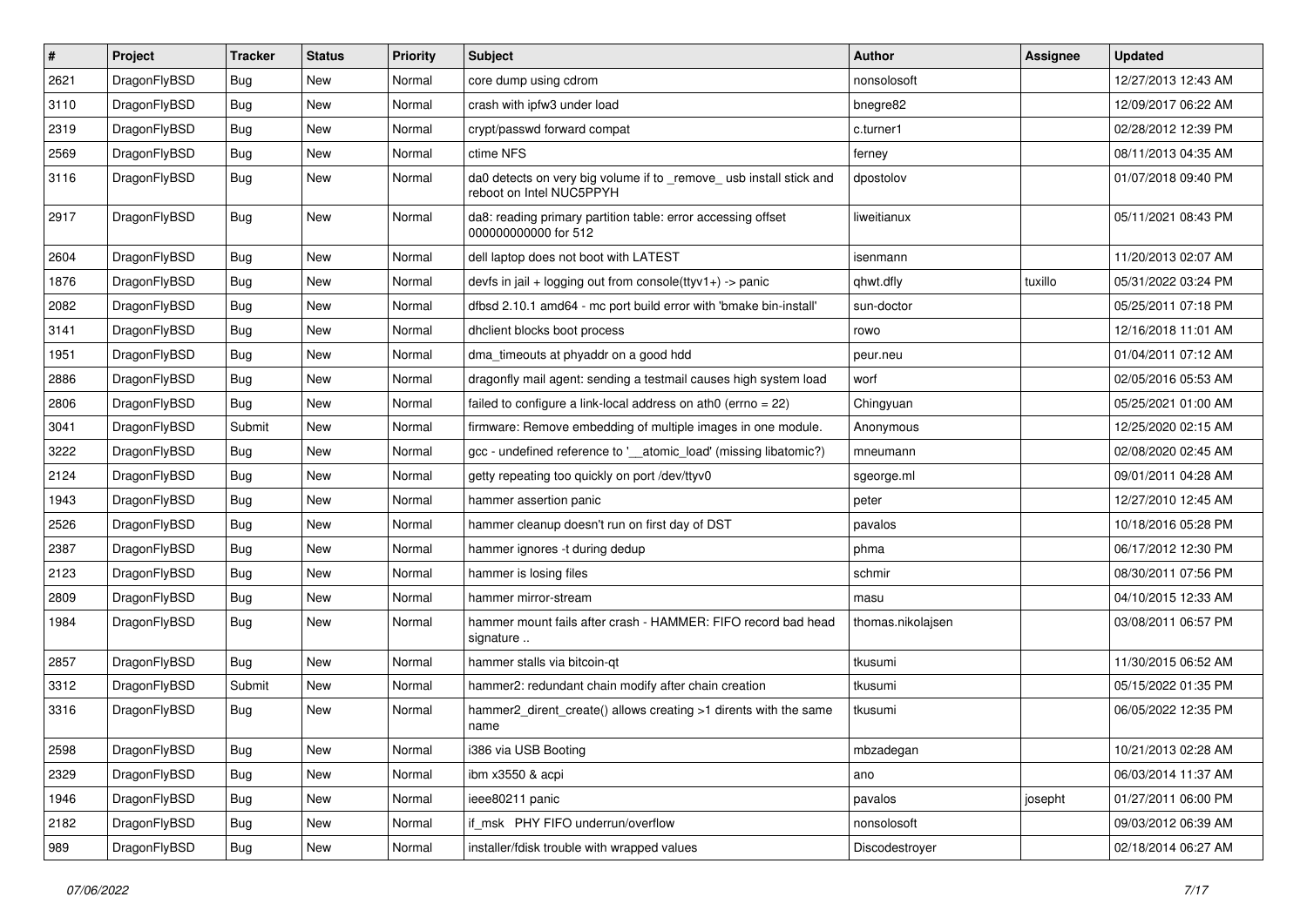| $\vert$ # | Project      | <b>Tracker</b> | <b>Status</b> | <b>Priority</b> | Subject                                                                                                  | <b>Author</b>     | <b>Assignee</b> | <b>Updated</b>      |
|-----------|--------------|----------------|---------------|-----------------|----------------------------------------------------------------------------------------------------------|-------------------|-----------------|---------------------|
| 2788      | DragonFlyBSD | Bug            | <b>New</b>    | Normal          | ioctl GSLICEINFO: Not working for vnode slice                                                            | mneumann          |                 | 02/12/2015 07:49 AM |
| 2972      | DragonFlyBSD | Bug            | <b>New</b>    | Normal          | ipfw3 "deny to me" does not work correctly                                                               | mneumann          |                 | 12/27/2016 12:11 PM |
| 1867      | DragonFlyBSD | Bug            | <b>New</b>    | Normal          | it(4) motherboard and fan problems                                                                       | tuxillo           |                 | 07/08/2011 10:48 AM |
| 1474      | DragonFlyBSD | Bug            | <b>New</b>    | Normal          | ithread 1 unexpectedly rescheduled                                                                       | corecode          | tuxillo         | 05/11/2021 03:52 AM |
| 1964      | DragonFlyBSD | <b>Bug</b>     | <b>New</b>    | Normal          | iwn (panic assertion : wlan_assert_serialized)                                                           | sjmm.ptr          | josepht         | 02/01/2011 12:57 PM |
| 2626      | DragonFlyBSD | <b>Bug</b>     | New           | Normal          | iwn driver drops with error: "firmware error 'iwn_intr: fatal firmware<br>error"                         | rodyaj            |                 | 01/09/2014 05:50 AM |
| 1949      | DragonFlyBSD | Bug            | <b>New</b>    | Normal          | iwn panic                                                                                                | pavalos           |                 | 01/30/2011 03:21 AM |
| 2158      | DragonFlyBSD | Bug            | New           | Normal          | iwn panics with assertion on boot.                                                                       | eocallaghan       |                 | 10/24/2011 04:13 PM |
| 2970      | DragonFlyBSD | Bug            | New           | Normal          | kernel 4.7: "Is -I" causes panic on UDF filesystem: "bgetvp -<br>overlapping buffer"                     | peeter            |                 | 12/21/2016 02:46 AM |
| 1193      | DragonFlyBSD | <b>Bug</b>     | <b>New</b>    | Normal          | kernel doesn't recognize cdrom drive                                                                     | nonsolosoft       |                 | 01/25/2014 09:11 PM |
| 2042      | DragonFlyBSD | Bug            | <b>New</b>    | Normal          | kernel panic, when run boot0cfg                                                                          | sepherosa         |                 | 05/31/2022 03:01 PM |
| 1559      | DragonFlyBSD | <b>Bug</b>     | <b>New</b>    | Normal          | kernel trap                                                                                              | phma              |                 | 11/27/2021 08:43 AM |
| 3142      | DragonFlyBSD | Submit         | <b>New</b>    | Normal          | lib/libdmsg: Unbreak using new API EVP_CIPHER_CTX_new()                                                  | tkusumi           |                 | 07/08/2018 04:18 AM |
| 2544      | DragonFlyBSD | Bug            | New           | Normal          | live DVD system boot (menu option 1) caused db> prompt on<br>PE1950                                      | estrabd           |                 | 05/11/2021 03:54 AM |
| 2936      | DragonFlyBSD | <b>Bug</b>     | <b>New</b>    | Normal          | loader.efi crashes while loading kernel                                                                  | spaceille         |                 | 08/20/2016 06:17 AM |
| 1942      | DragonFlyBSD | <b>Bug</b>     | <b>New</b>    | Normal          | locking against myself in getcacheblk()?                                                                 | qhwt.dfly         |                 | 05/31/2022 02:15 PM |
| 2008      | DragonFlyBSD | <b>Bug</b>     | New           | Normal          | lwkt_setcpu_remote: td->td_flags 00800621 console flood                                                  | pavalos           |                 | 03/06/2011 09:37 PM |
| 2874      | DragonFlyBSD | <b>Bug</b>     | <b>New</b>    | Normal          | make world DESTDIR=/emptydir fails                                                                       | pascii            |                 | 12/25/2015 07:04 AM |
| 1556      | DragonFlyBSD | <b>Bug</b>     | New           | Normal          | many processes stuck in "hmrrcm", system unusable                                                        | corecode          | tuxillo         | 05/11/2021 03:52 AM |
| 2609      | DragonFlyBSD | <b>Bug</b>     | <b>New</b>    | Normal          | master: panic: assertion<br>"LWKT_TOKEN_HELD_ANY(vm_object_token(object))" failed in<br>swp_pager_lookup | thomas.nikolajsen |                 | 11/28/2013 11:36 AM |
| 2265      | DragonFlyBSD | Bug            | New           | Normal          | mbsrtowcs does not properly handle invalid mbstate_t in ps                                               | c.turner1         | swildner        | 01/10/2012 07:56 PM |
| 3283      | DragonFlyBSD | <b>Bug</b>     | <b>New</b>    | Normal          | mknodat() cannot create FIFOs                                                                            | bhaible           |                 | 07/10/2021 03:34 AM |
| 1935      | DragonFlyBSD | Bug            | <b>New</b>    | Normal          | mouse does not work after switching between x and console                                                | shamaz            |                 | 12/13/2010 10:06 AM |
| 2618      | DragonFlyBSD | <b>Bug</b>     | New           | Normal          | mouse problem on RELEASE-3_6_0                                                                           | FilippoMo         |                 | 12/20/2013 03:26 AM |
| 2620      | DragonFlyBSD | Bug            | New           | Normal          | moused problem                                                                                           | FilippoMo         |                 | 12/20/2013 10:32 AM |
| 1874      | DragonFlyBSD | Bug            | New           | Normal          | mpd listening on all IPs, accepting only on one                                                          | rumcic            |                 | 05/08/2011 01:01 PM |
| 2687      | DragonFlyBSD | <b>Bug</b>     | New           | Normal          | natacontrol software RAID in installer                                                                   | csmelosky         |                 | 06/22/2014 12:03 PM |
| 2324      | DragonFlyBSD | <b>Bug</b>     | New           | Normal          | natacotrol support > 2TB not working even after the ftigeot patch                                        | zenny             |                 | 03/03/2012 01:00 AM |
| 2104      | DragonFlyBSD | Bug            | New           | Normal          | network configuration seg. fault on install CD                                                           | navratil          |                 | 07/26/2011 07:55 AM |
| 3225      | DragonFlyBSD | Bug            | New           | Normal          | nfsd freeze when using qemu                                                                              | tse               |                 | 03/17/2020 11:52 AM |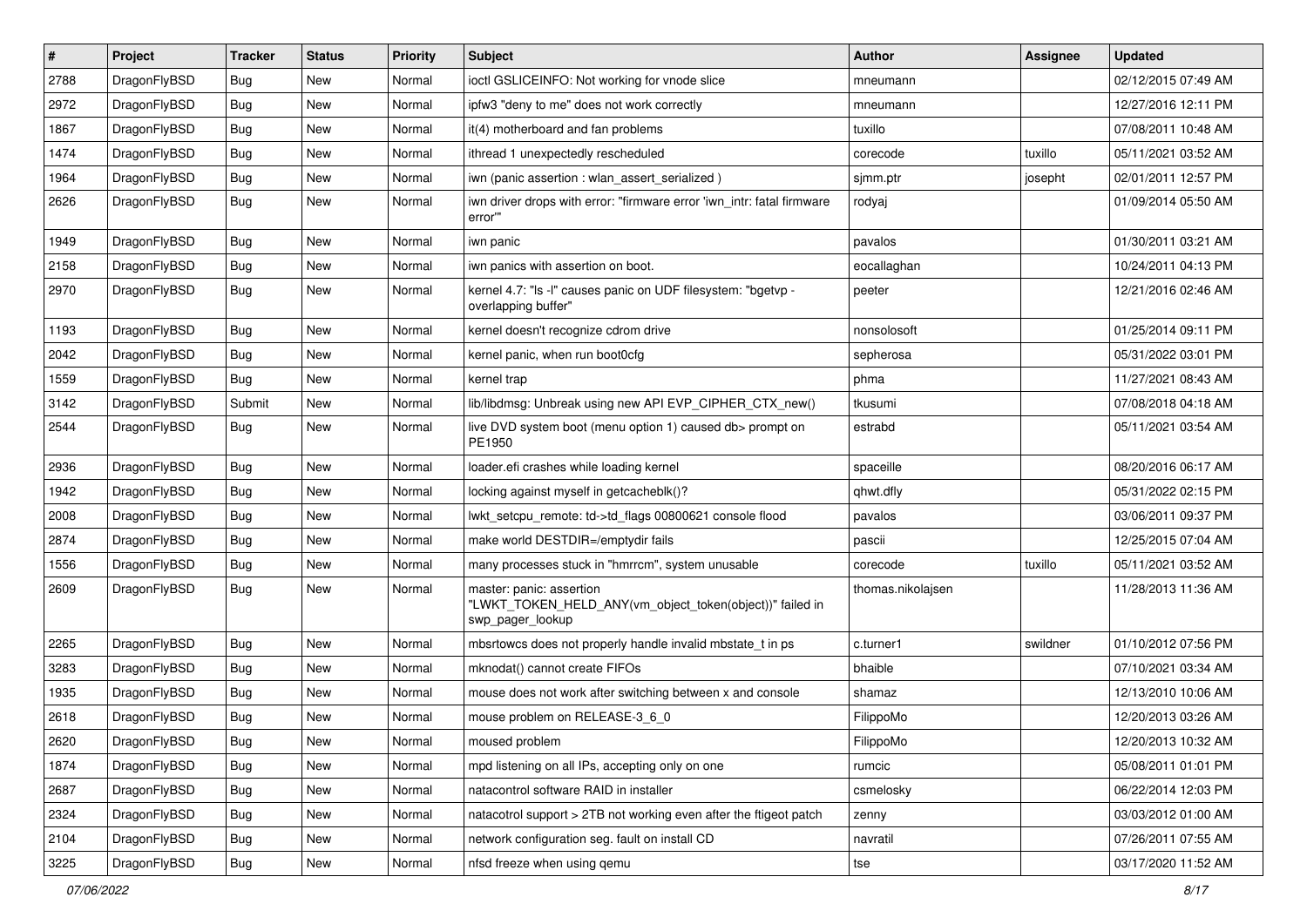| $\vert$ # | <b>Project</b> | <b>Tracker</b> | <b>Status</b> | <b>Priority</b> | <b>Subject</b>                                                                                                                                                                                    | <b>Author</b>          | <b>Assignee</b> | <b>Updated</b>      |
|-----------|----------------|----------------|---------------|-----------------|---------------------------------------------------------------------------------------------------------------------------------------------------------------------------------------------------|------------------------|-----------------|---------------------|
| 2489      | DragonFlyBSD   | Bug            | <b>New</b>    | Normal          | nmalloc doesn't cache VA for allocations > 8KB                                                                                                                                                    | vsrinivas              |                 | 06/10/2014 05:51 AM |
| 2490      | DragonFlyBSD   | Bug            | <b>New</b>    | Normal          | nmalloc should color addresses to avoid cache bank conflictsw                                                                                                                                     | vsrinivas              |                 | 06/10/2014 05:51 AM |
| 2113      | DragonFlyBSD   | Bug            | <b>New</b>    | Normal          | nmalloc threaded program fork leak                                                                                                                                                                | vsrinivas              | vsrinivas       | 08/11/2011 07:25 PM |
| 2890      | DragonFlyBSD   | <b>Bug</b>     | <b>New</b>    | Normal          | not able to boot usb installer on Toshiba Chromebook 2                                                                                                                                            | johnnywhishbone        |                 | 02/22/2016 03:42 AM |
| 2099      | DragonFlyBSD   | <b>Bug</b>     | <b>New</b>    | Normal          | page fault panic in vm system                                                                                                                                                                     | pavalos                |                 | 07/10/2011 08:51 AM |
| 3051      | DragonFlyBSD   | <b>Bug</b>     | New           | Normal          | panic DragonFly v4.8.1-RELEASE by mounting a malformed NTFS<br>image [12.000]                                                                                                                     | open.source@ribose.com |                 | 08/14/2017 03:20 AM |
| 3052      | DragonFlyBSD   | <b>Bug</b>     | <b>New</b>    | Normal          | panic DragonFly v4.8.1-RELEASE by mounting a malformed NTFS<br>image [64.000]                                                                                                                     | open.source@ribose.com |                 | 08/14/2017 03:22 AM |
| 3049      | DragonFlyBSD   | <b>Bug</b>     | <b>New</b>    | Normal          | panic DragonFly v4.8.1-RELEASE by mounting a malformed<br>msdosfs image [12.128]                                                                                                                  | open.source@ribose.com |                 | 08/14/2017 02:53 AM |
| 1826      | DragonFlyBSD   | Bug            | <b>New</b>    | Normal          | panic during boot: assertion so->so port  in tcp input                                                                                                                                            | ftigeot                |                 | 05/15/2022 11:05 AM |
| 3036      | DragonFlyBSD   | Bug            | <b>New</b>    | Normal          | panic in icmp redirect start() ASSERT IN NETISR(0)                                                                                                                                                | tautolog               |                 | 05/11/2017 07:27 PM |
| 2164      | DragonFlyBSD   | <b>Bug</b>     | <b>New</b>    | Normal          | panic on reboot from usb.                                                                                                                                                                         | eocallaghan            |                 | 10/27/2011 09:29 AM |
| 1861      | DragonFlyBSD   | Bug            | <b>New</b>    | Normal          | panic via kprintf (lockmgr called in a hard section)                                                                                                                                              | vsrinivas              |                 | 10/11/2010 12:56 AM |
| 2645      | DragonFlyBSD   | <b>Bug</b>     | <b>New</b>    | Normal          | panic with dsched fq and ioprio                                                                                                                                                                   | jyoung15               |                 | 02/20/2014 07:29 AM |
| 2369      | DragonFlyBSD   | Bug            | <b>New</b>    | Normal          | panic: Bad link elm 0xffffffe07edf6068 next->prev != elm                                                                                                                                          | jaydg                  |                 | 08/15/2012 03:04 AM |
| 1818      | DragonFlyBSD   | Bug            | <b>New</b>    | Normal          | panic: Bad tailg NEXT (kqueue issue ?)                                                                                                                                                            | ftigeot                |                 | 05/15/2022 11:40 AM |
| 2520      | DragonFlyBSD   | <b>Bug</b>     | <b>New</b>    | Normal          | panic: assertion "IS_SERIALIZED((ifp->if_serializer))" failed in<br>if default serialize assert at /usr/src/sys/net/if.c:437                                                                      | ano                    |                 | 03/09/2013 12:14 AM |
| 3035      | DragonFlyBSD   | <b>Bug</b>     | <b>New</b>    | Normal          | panic: assertion "cpu $>= 0$ && cpu < ncpus" failed in netisr cpuport<br>at /usr/src/sys/net/netisr2.h:87                                                                                         | masu                   |                 | 05/11/2017 01:24 AM |
| 2453      | DragonFlyBSD   | <b>Bug</b>     | <b>New</b>    | Normal          | panic: assertion "gd->gd spinlocks == $0$ " failed                                                                                                                                                | Johannes.Hofmann       |                 | 11/12/2012 12:54 PM |
| 2436      | DragonFlyBSD   | Bug            | <b>New</b>    | Normal          | panic: assertion "lp->lwp_qcpu == dd->cpuid" failed in<br>dfly acquire curproc                                                                                                                    | thomas.nikolajsen      |                 | 01/23/2013 11:07 AM |
| 2254      | DragonFlyBSD   | <b>Bug</b>     | <b>New</b>    | Normal          | panic: assertion "ref < &td->td toks end" failed in lwkt gettoken at<br>/usr/src/sys/kern/lwkt_token.c:588                                                                                        | eocallaghan            |                 | 12/05/2011 10:21 PM |
| 2245      | DragonFlyBSD   | Bug            | <b>New</b>    | Normal          | panic: assertion "ref < &td->td toks end" failed in lwkt gettoken at<br>/usr/src/sys/kern/lwkt_token.c:588                                                                                        | juanfra684             |                 | 11/22/2011 07:41 PM |
| 1917      | DragonFlyBSD   | Bug            | <b>New</b>    | Normal          | panic: assertion: (RB_EMPTY(&ip->rec_tree) && (ip->flags &<br>HAMMER_INODE_XDIRTY) == 0)    (!RB_EMPTY(&ip->rec_tree)<br>&& (ip->flags & HAMMER INODE XDIRTY) != 0) in<br>hammer_flush_inode_done | qhwt.dfly              |                 | 11/24/2010 03:23 AM |
| 2085      | DragonFlyBSD   | <b>Bug</b>     | <b>New</b>    | Normal          | panic: assertion: $(m\rightarrow$ flags & PG MAPPED) == 0 in<br>vm_page_free_toq                                                                                                                  | vsrinivas              |                 | 06/10/2011 07:48 AM |
| 1769      | DragonFlyBSD   | <b>Bug</b>     | <b>New</b>    | Normal          | panic: assertion: tp->tt msg->tt cpuid == mycpuid in<br>tcp_callout_active                                                                                                                        | pavalos                | sjg             | 05/15/2022 11:07 AM |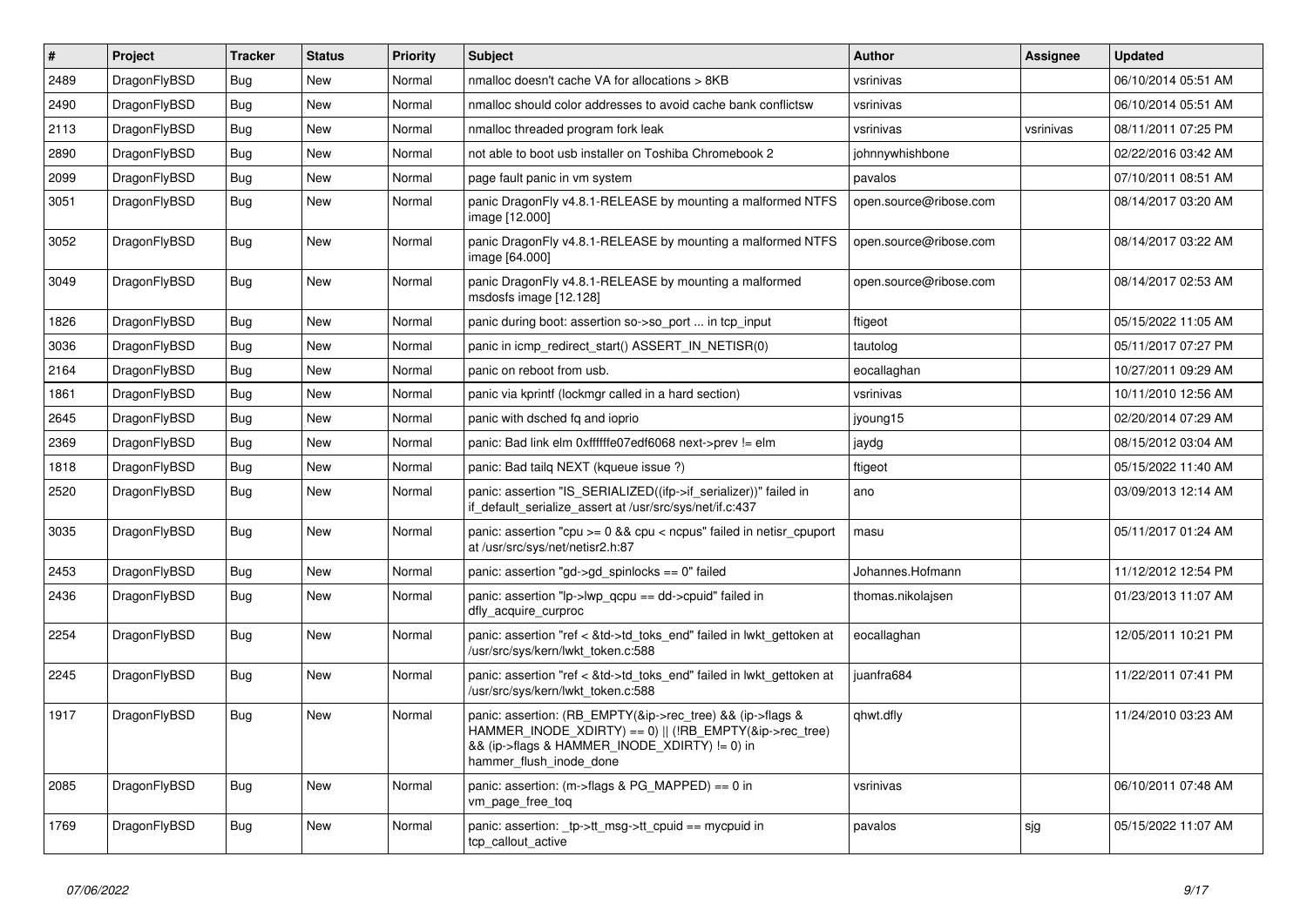| $\pmb{\#}$ | Project      | <b>Tracker</b> | <b>Status</b> | <b>Priority</b> | Subject                                                                                                        | Author          | Assignee  | <b>Updated</b>      |
|------------|--------------|----------------|---------------|-----------------|----------------------------------------------------------------------------------------------------------------|-----------------|-----------|---------------------|
| 1913       | DragonFlyBSD | Bug            | New           | Normal          | panic: assertion: ip->flush_state != HAMMER_FST_FLUSH in<br>hammer flush inode core                            | swildner        |           | 11/20/2010 05:27 PM |
| 1944       | DragonFlyBSD | Bug            | <b>New</b>    | Normal          | panic: backing object 0xdea7b258 was somehow re-referenced<br>during collapse!                                 | sepherosa       |           | 12/27/2010 02:06 AM |
| 2048       | DragonFlyBSD | Bug            | <b>New</b>    | Normal          | panic: ffs_sync: rofs mod                                                                                      | pavalos         |           | 04/12/2011 05:45 AM |
| 2370       | DragonFlyBSD | Bug            | New           | Normal          | panic: ffs valloc: dup alloc                                                                                   | marino          | vsrinivas | 02/01/2013 09:28 AM |
| 3245       | DragonFlyBSD | Bug            | <b>New</b>    | Normal          | panic: free: guard1x fail, i915 load from loader.conf                                                          | polachok        |           | 08/21/2020 10:36 AM |
| 2080       | DragonFlyBSD | Bug            | New           | Normal          | panic: lockmgr thrd sleep: called from interrupt, ipi, or hard code<br>section                                 | rumcic          |           | 05/30/2011 05:06 PM |
| 1634       | DragonFlyBSD | <b>Bug</b>     | <b>New</b>    | Normal          | panic: spin lock: 0xe4ad1320, indefinitive wait!                                                               | elekktretterr   |           | 01/19/2015 03:21 AM |
| 1969       | DragonFlyBSD | Bug            | <b>New</b>    | Normal          | pf-related network problem                                                                                     | pavalos         | lentferj  | 02/01/2011 06:57 PM |
| 2586       | DragonFlyBSD | Bug            | <b>New</b>    | Normal          | pf: "modulate" state seems problematic                                                                         | srussell        |           | 09/25/2013 07:36 PM |
| 2075       | DragonFlyBSD | <b>Bug</b>     | <b>New</b>    | Normal          | pflogd on x86 64                                                                                               | fanch           |           | 05/16/2011 04:04 PM |
| 1440       | DragonFlyBSD | <b>Bug</b>     | New           | Normal          | ptrace/gdb doesn't work after process blocks SIGTRAP                                                           | corecode        | tuxillo   | 05/11/2021 03:52 AM |
| 3238       | DragonFlyBSD | Bug            | <b>New</b>    | Normal          | race conditions when printing from vkernel console                                                             | piecuch         |           | 05/19/2020 02:50 PM |
| 2045       | DragonFlyBSD | <b>Bug</b>     | New           | Normal          | ral(4): Fatal trap 12: page fault while in kernel mode (two panics)                                            | herrgard        |           | 11/03/2011 05:34 PM |
| 2292       | DragonFlyBSD | Bug            | New           | Normal          | re interface with jumbo frames (mtu larger than 1500) hangs after<br>some traffic                              | Anonymous       |           | 01/31/2012 12:11 AM |
| 2331       | DragonFlyBSD | <b>Bug</b>     | <b>New</b>    | Normal          | reading mouse mode from unopen file descriptor hangs mouse<br>driver                                           | phma            |           | 03/14/2012 09:43 AM |
| 3170       | DragonFlyBSD | <b>Bug</b>     | <b>New</b>    | Normal          | repeatable nfsd crash                                                                                          | tse             |           | 06/11/2020 05:52 AM |
| 3217       | DragonFlyBSD | <b>Bug</b>     | New           | Normal          | rescue tools: make install fails if rescue folder doesn't exist                                                | t dfbsd         |           | 11/27/2019 08:16 PM |
| 2199       | DragonFlyBSD | Bug            | <b>New</b>    | Normal          | screen segfaults if utmpx isn't present                                                                        | pavalos         |           | 11/15/2011 10:52 PM |
| 3319       | DragonFlyBSD | <b>Bug</b>     | New           | Normal          | setproctitle() calls can change effect of later setproctitle() calls                                           | tonyc           |           | 06/29/2022 06:10 PM |
| 2167       | DragonFlyBSD | Bug            | <b>New</b>    | Normal          | shutdown/reboot fails after uptime msg                                                                         | marino          |           | 11/28/2011 03:01 AM |
| 2136       | DragonFlyBSD | Bug            | <b>New</b>    | Normal          | socketpair() doesn't free file descriptors on copyout failure                                                  | vsrinivas       |           | 04/05/2013 09:13 AM |
| 2746       | DragonFlyBSD | Bug            | New           | Normal          | some fraction of xterms started from the xmonad window manager<br>get killed with SIGALRM                      | isenmann        | profmakx  | 12/28/2014 02:51 AM |
| 2067       | DragonFlyBSD | <b>Bug</b>     | <b>New</b>    | Normal          | sound/pcm: "play interrupt timeout, channel dead"                                                              | matthiasr       |           | 05/11/2021 03:55 AM |
| 2055       | DragonFlyBSD | Bug            | New           | Normal          | $ssh + IPV6 + bridge \Rightarrow connection freezes$                                                           | steve           |           | 04/24/2011 07:13 PM |
| 2557       | DragonFlyBSD | Bug            | New           | Normal          | stock 3.4.1 kernel halts during booting if dm and dm_target_crypt<br>are loaded and RAID controller is present | phma            |           | 05/12/2013 10:38 PM |
| 2297       | DragonFlyBSD | <b>Bug</b>     | New           | Normal          | strange NFS (client) error messages / problems                                                                 | Anonymous       |           | 02/19/2012 02:59 PM |
| 3209       | DragonFlyBSD | <b>Bug</b>     | New           | Normal          | svc has some minor bugs                                                                                        | arcade@b1t.name |           | 10/24/2019 09:08 AM |
| 2892       | DragonFlyBSD | <b>Bug</b>     | New           | Normal          | swap_pager:indefinite wait bufferf error                                                                       | Ihmwzy          |           | 02/21/2016 10:32 PM |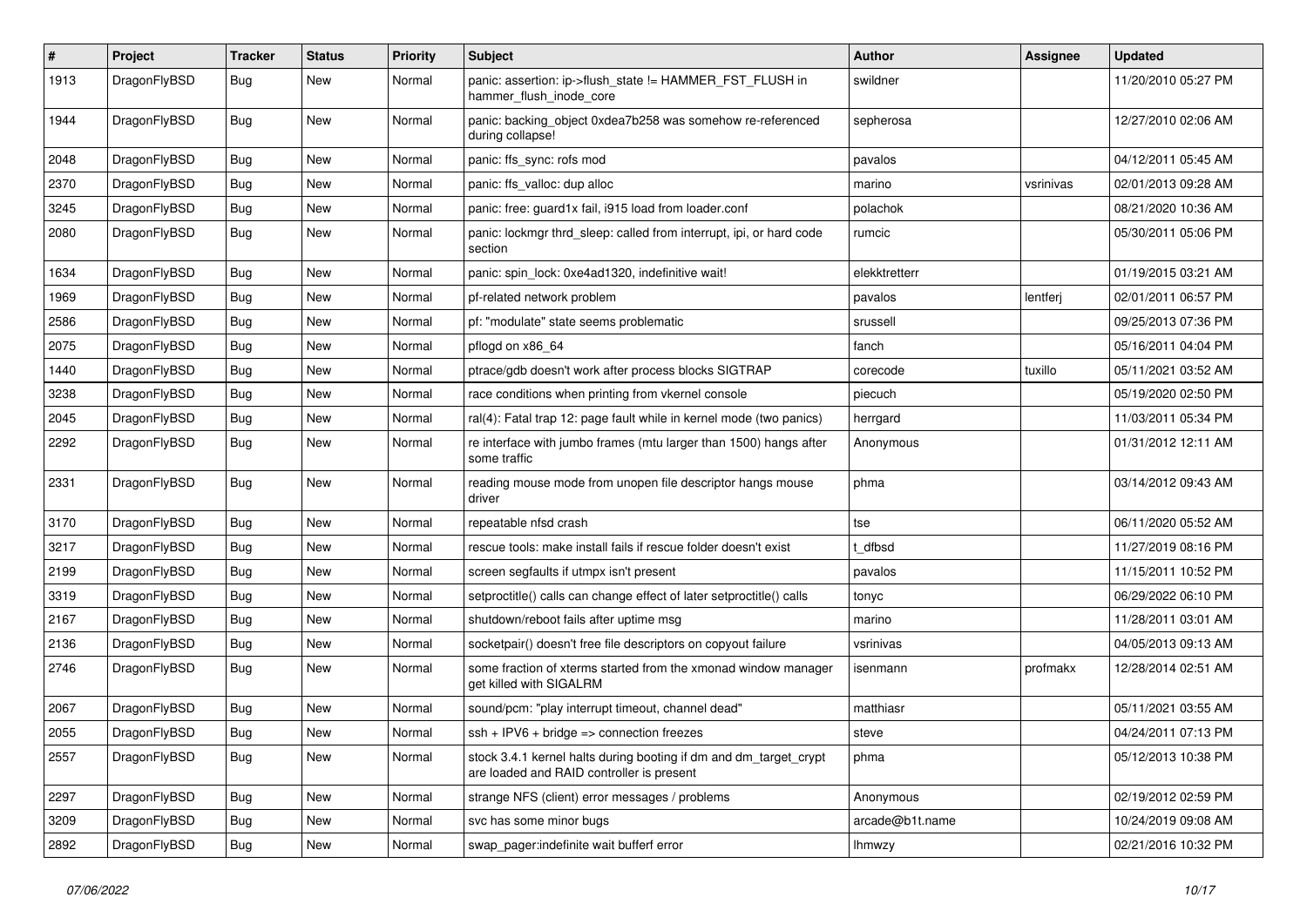| $\vert$ # | <b>Project</b> | <b>Tracker</b> | <b>Status</b> | <b>Priority</b> | <b>Subject</b>                                                                  | Author             | Assignee  | <b>Updated</b>      |
|-----------|----------------|----------------|---------------|-----------------|---------------------------------------------------------------------------------|--------------------|-----------|---------------------|
| 3018      | DragonFlyBSD   | <b>Bug</b>     | New           | Normal          | sys/bus/u4b/wlan/if_run.c:5464]: (style) Redundant condition                    | dcb                |           | 04/11/2017 11:26 AM |
| 3022      | DragonFlyBSD   | <b>Bug</b>     | New           | Normal          | sys/dev/netif/ath/ath/if ath.c:2142: strange bitmask?                           | dcb                |           | 04/11/2017 11:49 AM |
| 3076      | DragonFlyBSD   | Bug            | New           | Normal          | sys/dev/netif/ig hal/e1000 ich8lan.c:1594: sanity checking mixup?               | dcb                |           | 10/11/2017 01:58 AM |
| 3025      | DragonFlyBSD   | Bug            | New           | Normal          | sys/dev/powermng/powernow/powernow.c:284: bad comparison?                       | dcb                |           | 09/23/2017 07:45 AM |
| 2248      | DragonFlyBSD   | <b>Bug</b>     | New           | Normal          | sysctl panic                                                                    | pavalos            |           | 11/23/2011 06:23 PM |
| 731       | DragonFlyBSD   | <b>Bug</b>     | <b>New</b>    | Normal          | system freeze on "slice too large"                                              | corecode           | tuxillo   | 06/25/2022 04:01 AM |
| 3252      | DragonFlyBSD   | Bug            | New           | Normal          | tcsetattr/tcgetattr set errno incorrectly on non-TTY                            | tonyc              |           | 10/26/2020 09:34 PM |
| 3196      | DragonFlyBSD   | Bug            | New           | Normal          | test issue after redmine upgrade (2)                                            | tuxillo            |           | 07/05/2019 04:33 AM |
| 3184      | DragonFlyBSD   | <b>Bug</b>     | <b>New</b>    | Normal          | tsleep(9) return value when PCATCH specified                                    | tkusumi            |           | 04/03/2019 06:49 AM |
| 3239      | DragonFlyBSD   | <b>Bug</b>     | <b>New</b>    | Normal          | unable to SIGKILL glitched emacs                                                | piecuch            |           | 05/26/2020 03:30 AM |
| 2708      | DragonFlyBSD   | <b>Bug</b>     | <b>New</b>    | Normal          | unable to send TCP nor UDP on age(4) interface                                  | dermiste           |           | 05/11/2021 03:54 AM |
| 3282      | DragonFlyBSD   | Bug            | New           | Normal          | unexpected errno value from fopen()                                             | bhaible            |           | 07/10/2021 03:34 AM |
| 3206      | DragonFlyBSD   | Submit         | New           | Normal          | update psm/kbd to FreeBSD 12.0 code                                             | htse               |           | 10/05/2019 03:49 PM |
| 2224      | DragonFlyBSD   | <b>Bug</b>     | <b>New</b>    | Normal          | v2.13.0.291.gaa7ec - Panic on fq while installing world                         | tuxillo            |           | 11/18/2011 01:40 AM |
| 2493      | DragonFlyBSD   | Bug            | <b>New</b>    | Normal          | vidcontrol: invalid video mode name                                             | Svarov             |           | 01/24/2013 09:55 AM |
| 2577      | DragonFlyBSD   | Bug            | New           | Normal          | virtio-blk iops performance is cpu limited on high end devices                  | gis278             | vsrinivas | 08/01/2013 02:28 PM |
| 2154      | DragonFlyBSD   | Bug            | New           | Normal          | vkernel copyout() doesn't return EFAULT on error                                | vsrinivas          |           | 10/20/2011 03:53 AM |
| 1850      | DragonFlyBSD   | <b>Bug</b>     | New           | Normal          | volume-add on hammer root fs panic                                              | Johannes.Hofmann   |           | 04/18/2019 04:27 AM |
| 3231      | DragonFlyBSD   | <b>Bug</b>     | <b>New</b>    | Normal          | wifi drops on 5.8                                                               | tse                |           | 04/06/2020 05:08 AM |
| 1941      | DragonFlyBSD   | <b>Bug</b>     | <b>New</b>    | Normal          | wlan config crash                                                               | abandon.every.hope |           | 12/24/2010 07:54 PM |
| 2412      | DragonFlyBSD   | <b>Bug</b>     | New           | Normal          | wlan0 fails to get address via dhclient                                         | nonsolosoft        |           | 08/30/2012 05:55 AM |
| 2840      | DragonFlyBSD   | <b>Bug</b>     | <b>New</b>    | Normal          | wrong voltage is reported                                                       | yellowrabbit2010   |           | 09/11/2015 06:09 PM |
| 3219      | DragonFlyBSD   | <b>Bug</b>     | <b>New</b>    | Normal          | x11/xorg port can not be build                                                  | <b>UlasSAYGIN</b>  |           | 03/31/2020 08:57 AM |
| 2657      | DragonFlyBSD   | Bug            | New           | High            | Needs acl to migrate our servers                                                | ferney             |           | 03/31/2014 11:37 AM |
| 2930      | DragonFlyBSD   | Bug            | <b>New</b>    | High            | 'objcache' causes panic during 'nfs_readdir'                                    | tofergus           |           | 07/26/2016 01:09 PM |
| 2825      | DragonFlyBSD   | <b>Bug</b>     | <b>New</b>    | High            | 3x dhclient = hanging system (objcache exhausted)                               | jaccovonb          | sepherosa | 05/11/2021 03:55 AM |
| 2117      | DragonFlyBSD   | <b>Bug</b>     | New           | High            | ACPI and/or bce(4) problem with 2.11.0.673.g0d557 on HP DL380<br>G <sub>6</sub> | pauska             |           | 08/22/2011 10:15 AM |
| 2870      | DragonFlyBSD   | Bug            | New           | High            | Broken text and icons when glamor acceleration is used                          | 375gnu             | ftigeot   | 01/31/2016 12:13 AM |
| 1198      | DragonFlyBSD   | <b>Bug</b>     | New           | High            | DDB loops panic in db read bytes                                                | corecode           | tuxillo   | 05/11/2021 03:51 AM |
| 2495      | DragonFlyBSD   | <b>Bug</b>     | New           | High            | DFBSD v3.3.0.960.g553fe7 - ocnt != 0" failed in<br>prop_object_release          | tuxillo            |           | 05/31/2022 04:08 PM |
| 3124      | DragonFlyBSD   | <b>Bug</b>     | <b>New</b>    | High            | DragonFlyBSD 5.0.2 with Hammer2 with UEFI install doesn't boot                  | wiesl              |           | 06/18/2019 05:07 AM |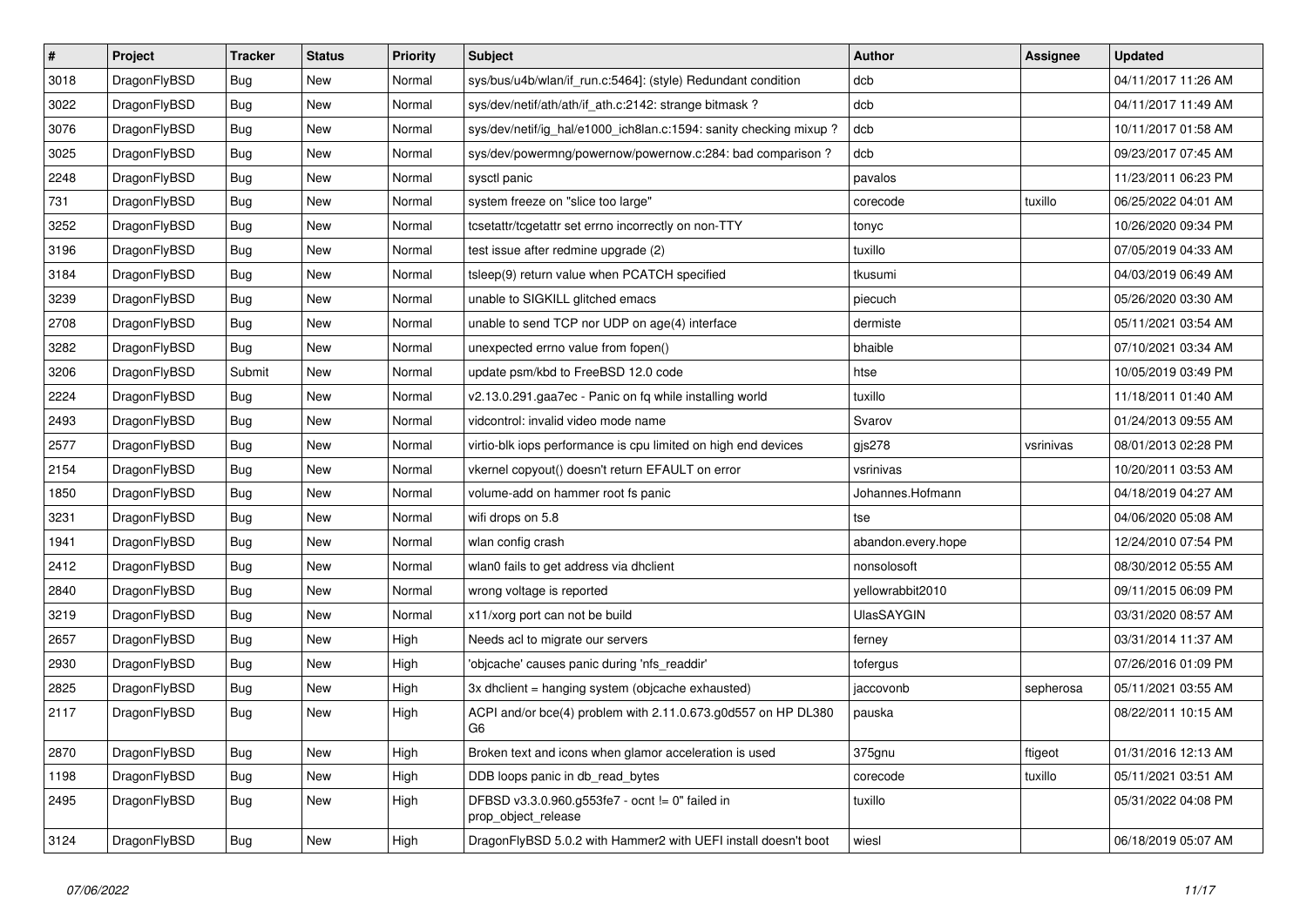| #    | Project      | <b>Tracker</b> | <b>Status</b> | <b>Priority</b> | <b>Subject</b>                                                                                                                                              | <b>Author</b>      | <b>Assignee</b> | <b>Updated</b>      |
|------|--------------|----------------|---------------|-----------------|-------------------------------------------------------------------------------------------------------------------------------------------------------------|--------------------|-----------------|---------------------|
| 3266 | DragonFlyBSD | <b>Bug</b>     | <b>New</b>    | High            | Filesystems broken due to "KKASSERT(count &<br>TOK COUNTMASK);"                                                                                             | tkusumi            |                 | 03/15/2021 01:21 PM |
| 3194 | DragonFlyBSD | <b>Bug</b>     | <b>New</b>    | High            | Hammer kernel crash on mirror-stream of PFS after upgrade<br>(assertion "cursor->flags &<br>HAMMER_CURSOR_ITERATE_CHECK" failed in<br>hammer btree iterate) | Anonymous          |                 | 06/29/2019 01:32 PM |
| 2915 | DragonFlyBSD | Bug            | New           | High            | Hammer mirror-copy problem                                                                                                                                  | t dfbsd            |                 | 08/25/2016 05:28 AM |
| 3129 | DragonFlyBSD | <b>Bug</b>     | <b>New</b>    | High            | Kernel panic with 5.2.0 on A2SDi-4C-HLN4F                                                                                                                   | stateless          |                 | 04/24/2018 12:50 AM |
| 2421 | DragonFlyBSD | Bug            | <b>New</b>    | High            | Kernel panic: vm fault: page 0xc0f70000 not busy!                                                                                                           | lentferj           |                 | 10/03/2012 08:16 AM |
| 2828 | DragonFlyBSD | Bug            | <b>New</b>    | High            | On AMD APUs and Bulldozer CPUs, the machdep.cpu_idle_hlt<br>sysctl should be 3 by default                                                                   | vadaszi            | vadaszi         | 05/11/2021 04:07 AM |
| 2071 | DragonFlyBSD | <b>Bug</b>     | <b>New</b>    | High            | Panic on assertion: (int)(flg->seq - seq) > 0 in hammer flusher flush<br>after inode error                                                                  | vsrinivas          |                 | 06/12/2011 07:59 AM |
| 3240 | DragonFlyBSD | <b>Bug</b>     | <b>New</b>    | High            | compile error because of openssl with /usr/dports/security/rhash for<br>mysql 8 install                                                                     | <b>UlasSAYGIN</b>  |                 | 06/04/2020 08:05 AM |
| 2547 | DragonFlyBSD | Bug            | <b>New</b>    | High            | crashed while doing a dry run of pkg rolling-replace                                                                                                        | phma               |                 | 04/18/2013 10:40 PM |
| 2140 | DragonFlyBSD | <b>Bug</b>     | <b>New</b>    | High            | hammer_io_delallocate panic with 'duplicate entry' message                                                                                                  | ttw                |                 | 10/07/2011 12:22 PM |
| 2736 | DragonFlyBSD | <b>Bug</b>     | <b>New</b>    | High            | kernel panics on acpi timer probe function                                                                                                                  | cnb                |                 | 05/11/2021 03:55 AM |
| 1185 | DragonFlyBSD | <b>Bug</b>     | <b>New</b>    | High            | need a tool to merge changes into /etc                                                                                                                      | wa1ter             |                 | 02/18/2014 06:02 AM |
| 1920 | DragonFlyBSD | <b>Bug</b>     | <b>New</b>    | High            | system hangs                                                                                                                                                | zhtw               |                 | 11/22/2010 08:59 AM |
| 599  | DragonFlyBSD | Bug            | <b>New</b>    | Urgent          | 1.9.0 reproducable panic                                                                                                                                    | pavalos            |                 | 12/22/2010 01:08 AM |
| 2423 | DragonFlyBSD | Bug            | <b>New</b>    | Urgent          | After multiple panics/locks, hitting KKASSERT in<br>hammer_init_cursor                                                                                      | rumcic             |                 | 09/18/2012 02:28 AM |
| 2735 | DragonFlyBSD | Bug            | New           | Urgent          | iwn panics SYSSASSERT                                                                                                                                       | cnb                |                 | 05/11/2021 03:55 AM |
| 2141 | DragonFlyBSD | <b>Bug</b>     | <b>New</b>    | Urgent          | loader and/or documentation broken                                                                                                                          | sjg                |                 | 01/20/2012 10:51 AM |
| 725  | DragonFlyBSD | <b>Bug</b>     | In Progress   | Low             | 'make distribution' fails w/'ro' /usr/obj                                                                                                                   | c.turner           |                 | 03/09/2013 01:01 PM |
| 1148 | DragonFlyBSD | Bug            | In Progress   | Low             | BCM4311 wireless network adapter detected but not functional                                                                                                | archimedes.gaviola |                 | 05/11/2021 04:00 AM |
| 2631 | DragonFlyBSD | <b>Bug</b>     | In Progress   | Low             | Verify library versioning current with full package build and switch it<br>on (after publishing packages)                                                   | tuxillo            |                 | 05/11/2021 04:06 AM |
| 1819 | DragonFlyBSD | <b>Bug</b>     | In Progress   | Low             | truss - Major revamping task list                                                                                                                           | tuxillo            | tuxillo         | 11/27/2021 08:45 AM |
| 2797 | DragonFlyBSD | <b>Bug</b>     | In Progress   | Low             | vkernels with & without machdep.pmap mmu optimize                                                                                                           | yellowrabbit2010   |                 | 11/27/2021 08:06 AM |
| 604  | DragonFlyBSD | <b>Bug</b>     | In Progress   | Normal          | 1.8.1-RELEASE - clock runs fast on mainboard ASUS P5A-B                                                                                                     | yeti               |                 | 05/11/2021 03:55 AM |
| 1181 | DragonFlyBSD | <b>Bug</b>     | In Progress   | Normal          | ACX111 panic                                                                                                                                                | elekktretterr      |                 | 05/11/2021 04:00 AM |
| 3295 | DragonFlyBSD | Bug            | In Progress   | Normal          | Adapt devel/libvirt for nvmm                                                                                                                                | tuxillo            | tuxillo         | 11/03/2021 04:56 PM |
| 1302 | DragonFlyBSD | <b>Bug</b>     | In Progress   | Normal          | Checkpoint regression?                                                                                                                                      | sjg                | sjg             | 07/10/2013 05:22 PM |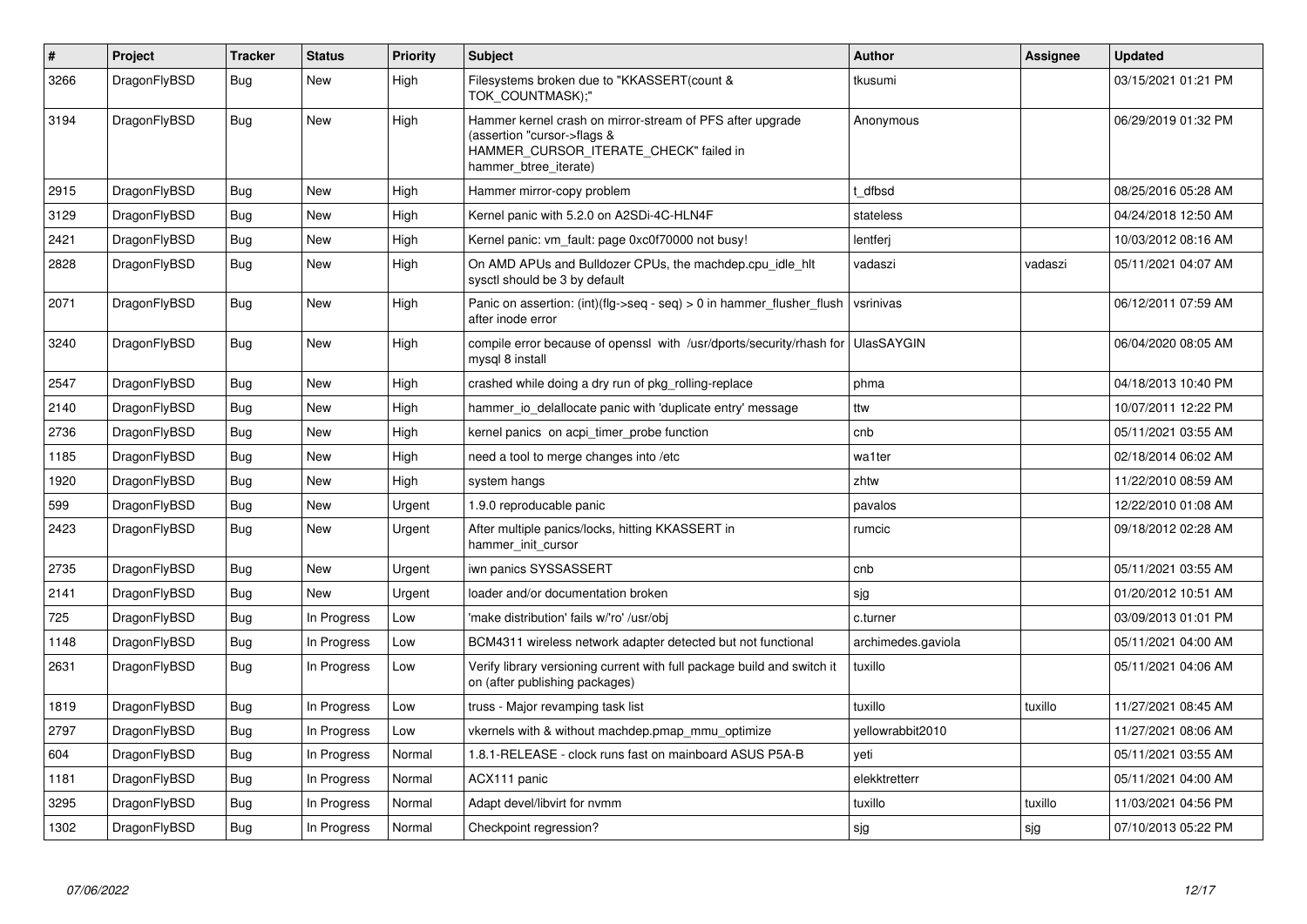| #    | Project      | <b>Tracker</b> | <b>Status</b> | <b>Priority</b> | Subject                                                                                    | <b>Author</b> | Assignee  | <b>Updated</b>      |
|------|--------------|----------------|---------------|-----------------|--------------------------------------------------------------------------------------------|---------------|-----------|---------------------|
| 2358 | DragonFlyBSD | <b>Bug</b>     | In Progress   | Normal          | DFBSD v3.0.2.32.g928ca - panic: hammer: insufficient undo FIFO<br>space!                   | tuxillo       | tuxillo   | 05/10/2021 02:50 AM |
| 2345 | DragonFlyBSD | <b>Bug</b>     | In Progress   | Normal          | DFBSD v3.1.0.457.gd679f - NFS panic on diskless station                                    | tuxillo       |           | 04/07/2012 05:22 PM |
| 2351 | DragonFlyBSD | <b>Bug</b>     | In Progress   | Normal          | DFBSD v3.1.0.579.g44ccf - Stuck during startup, random freezes                             | tuxillo       |           | 04/24/2012 08:21 AM |
| 3299 | DragonFlyBSD | <b>Bug</b>     | In Progress   | Normal          | DragonFlyBSD reports utterly wrong uptime (most of the time, right<br>after booting in)    | adrian        |           | 11/11/2021 01:43 PM |
| 1669 | DragonFlyBSD | <b>Bug</b>     | In Progress   | Normal          | Drive wont open using button                                                               | elekktretterr |           | 02/29/2012 12:05 PM |
| 1749 | DragonFlyBSD | <b>Bug</b>     | In Progress   | Normal          | HAMMER fsstress panic in hammer flush inode core<br>'ip->flush state != HAMMER FST FLUSH'  | vsrinivas     |           | 05/11/2021 04:06 AM |
| 1744 | DragonFlyBSD | <b>Bug</b>     | In Progress   | Normal          | HAMMER fsstress panic in hammer_setup_child_callback                                       | vsrinivas     |           | 05/11/2021 04:05 AM |
| 1469 | DragonFlyBSD | Bug            | In Progress   | Normal          | Hammer history security concern                                                            | corecode      | tuxillo   | 05/11/2021 03:52 AM |
| 3269 | DragonFlyBSD | <b>Bug</b>     | In Progress   | Normal          | Is double-buffer'd buf still required by HAMMER2 ?                                         | tkusumi       |           | 05/12/2021 04:09 PM |
| 2414 | DragonFlyBSD | <b>Bug</b>     | In Progress   | Normal          | Lenovo S10 acpi freeze (not new)                                                           | davshao       |           | 05/11/2021 04:13 AM |
| 168  | DragonFlyBSD | <b>Bug</b>     | In Progress   | Normal          | Livelocked limit engaged while trying to setup IPW wireless                                | mschacht      | sepherosa | 05/11/2021 04:05 AM |
| 1502 | DragonFlyBSD | <b>Bug</b>     | In Progress   | Normal          | Lock while deleting files from nohistory HAMMER directories                                | hasso         |           | 03/10/2013 04:28 AM |
| 3310 | DragonFlyBSD | <b>Bug</b>     | In Progress   | Normal          | NVMM+QEMU fail to boot with UEFI: Mem Assist Failed<br>[gpa=0xfffffff0]                    | liweitianux   |           | 01/11/2022 03:22 PM |
| 3317 | DragonFlyBSD | <b>Bug</b>     | In Progress   | Normal          | Network vtnet0 not working on Hetzner cloud                                                | mneumann      |           | 06/18/2022 03:55 AM |
| 2819 | DragonFlyBSD | <b>Bug</b>     | In Progress   | Normal          | Random micro system freezes after a week of uptime                                         | ftigeot       | dillon    | 08/16/2015 08:46 PM |
| 2731 | DragonFlyBSD | <b>Bug</b>     | In Progress   | Normal          | Screen full of random colors when starting Xorg with Intel Haswell<br>HD Graphics P4600    | jkatzmaier    |           | 11/12/2014 04:08 PM |
| 3318 | DragonFlyBSD | <b>Bug</b>     | In Progress   | Normal          | Segmenation fault when a process resumed with checkpt exits                                | zabolekar     | tuxillo   | 06/18/2022 08:24 AM |
| 3160 | DragonFlyBSD | Submit         | In Progress   | Normal          | State the implementation difference in pkill/pgrep manual                                  | sevan         | tuxillo   | 06/03/2022 05:15 PM |
| 1336 | DragonFlyBSD | <b>Bug</b>     | In Progress   | Normal          | Still looking for reports of missed directory entries w/ HAMMER                            | dillon        |           | 05/11/2021 04:00 AM |
| 2391 | DragonFlyBSD | <b>Bug</b>     | In Progress   | Normal          | System lock with ahci and acpi enabled on ATI RS690 chipset with<br>SMB600 sata controller | jorisgio      | vadaszi   | 06/03/2015 03:51 PM |
| 998  | DragonFlyBSD | Bug            | In Progress   | Normal          | Unconfiguring a vn while it is mounted                                                     | rumcic        | tuxillo   | 05/11/2021 04:00 AM |
| 3031 | DragonFlyBSD | Submit         | In Progress   | Normal          | Update drm/radeon to Linux 4.7.10 as much as possible                                      | davshao       | ftigeot   | 08/19/2021 12:33 PM |
| 3145 | DragonFlyBSD | Submit         | In Progress   | Normal          | Update libelf to FreeBSD 12 current and build as base library usable<br>by ports           | davshao       | tuxillo   | 08/20/2021 03:58 PM |
| 1390 | DragonFlyBSD | <b>Bug</b>     | In Progress   | Normal          | Use id_t type for {get,set}priority()                                                      | Anonymous     | tuxillo   | 07/05/2019 02:18 AM |
| 2360 | DragonFlyBSD | <b>Bug</b>     | In Progress   | Normal          | Wishlist: virtio driver import                                                             | vsrinivas     |           | 06/04/2022 04:16 AM |
| 1584 | DragonFlyBSD | <b>Bug</b>     | In Progress   | Normal          | can't use ssh from jail: debug1: read_passphrase: can't open<br>/dev/tty: Device busy      | corecode      | tuxillo   | 05/11/2021 03:53 AM |
| 1547 | DragonFlyBSD | Bug            | In Progress   | Normal          | disklabel64 automatic sizing                                                               | corecode      | tuxillo   | 05/11/2021 03:52 AM |
| 3011 | DragonFlyBSD | <b>Bug</b>     | In Progress   | Normal          | dragonfly/sys/dev/netif/re/re.c: suspicious code?                                          | dcb           |           | 07/29/2017 01:26 AM |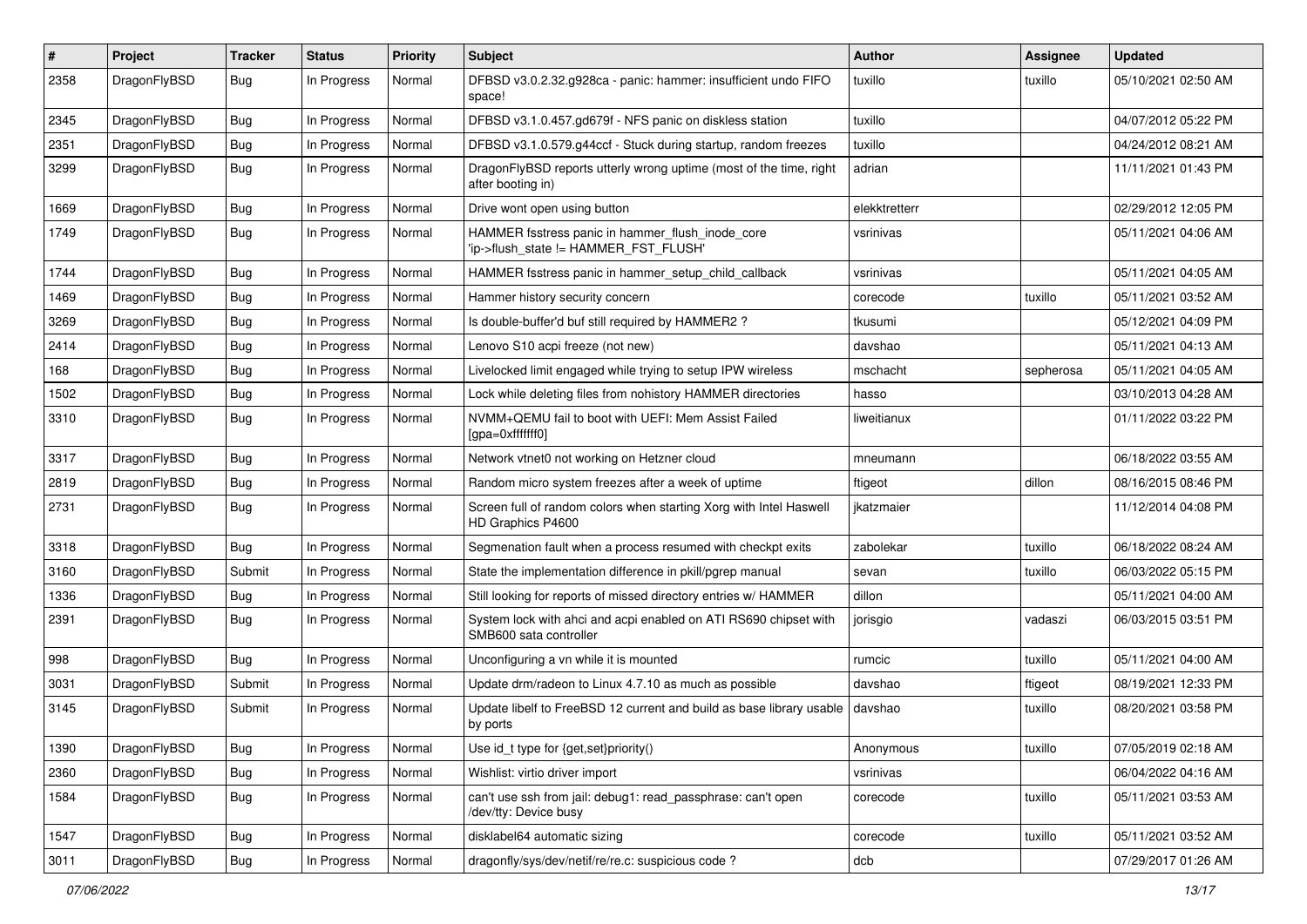| #    | Project      | <b>Tracker</b> | <b>Status</b> | <b>Priority</b> | Subject                                                                                                | <b>Author</b>     | <b>Assignee</b> | <b>Updated</b>      |
|------|--------------|----------------|---------------|-----------------|--------------------------------------------------------------------------------------------------------|-------------------|-----------------|---------------------|
| 781  | DragonFlyBSD | <b>Bug</b>     | In Progress   | Normal          | fdisk uses wrong geometry on usb flash drives                                                          | corecode          | tuxillo         | 05/11/2021 03:50 AM |
| 331  | DragonFlyBSD | <b>Bug</b>     | In Progress   | Normal          | ftpsesame (aka Bridging S01E03)                                                                        | bastyaelvtars     |                 | 03/09/2013 12:28 PM |
| 2282 | DragonFlyBSD | <b>Bug</b>     | In Progress   | Normal          | gdb segfaults with certain corefiles                                                                   | tuxillo           |                 | 01/18/2012 04:40 PM |
| 1307 | DragonFlyBSD | <b>Bug</b>     | In Progress   | Normal          | hammer tid -2 shows unexpected result                                                                  | corecode          |                 | 10/18/2016 05:29 PM |
| 1398 | DragonFlyBSD | Submit         | In Progress   | Normal          | hdestroy(3) restricts hash key to point to malloc'ed space                                             | Anonymous         |                 | 08/20/2021 04:06 PM |
| 3028 | DragonFlyBSD | <b>Bug</b>     | In Progress   | Normal          | installer: confusion of set/get disk encryption passphrase dialogs                                     | liweitianux       | tuxillo         | 06/03/2022 05:13 PM |
| 1475 | DragonFlyBSD | <b>Bug</b>     | In Progress   | Normal          | kernel blocks with low memory and syscons setting a high res mode<br>/ scrollback                      | corecode          | tuxillo         | 05/11/2021 03:52 AM |
| 1528 | DragonFlyBSD | <b>Bug</b>     | In Progress   | Normal          | ktrace does not show proper return values for pipe(2)                                                  | corecode          | tuxillo         | 05/11/2021 03:52 AM |
| 1030 | DragonFlyBSD | <b>Bug</b>     | In Progress   | Normal          | msdosfs umount panic                                                                                   | corecode          | tuxillo         | 05/11/2021 03:51 AM |
| 2549 | DragonFlyBSD | <b>Bug</b>     | In Progress   | Normal          | netgraph7: Kernel page fault.                                                                          | russiane39        | nant            | 05/10/2013 11:20 PM |
| 2013 | DragonFlyBSD | <b>Bug</b>     | In Progress   | Normal          | oversized DMA request loop                                                                             | josepht           |                 | 05/11/2021 04:06 AM |
| 1661 | DragonFlyBSD | <b>Bug</b>     | In Progress   | Normal          | panic on password entry mount smb filesystem                                                           | vsrinivas         |                 | 11/27/2021 08:29 AM |
| 2353 | DragonFlyBSD | <b>Bug</b>     | In Progress   | Normal          | panic: assertion "gd->gd_spinlocks_wr == 0" failed in<br>bsd4_schedulerclock                           | jaydg             | alexh           | 11/28/2012 01:57 AM |
| 1583 | DragonFlyBSD | <b>Bug</b>     | In Progress   | Normal          | panic: assertion: cursor->trans->sync_lock_refs > 0 in<br>hammer_recover_cursor                        | corecode          | tuxillo         | 05/11/2021 03:53 AM |
| 1218 | DragonFlyBSD | <b>Bug</b>     | In Progress   | Normal          | panic: assertion: error == 0 in hammer_start_transaction                                               | rumcic            |                 | 05/11/2021 04:00 AM |
| 1700 | DragonFlyBSD | Submit         | In Progress   | Normal          | skip boot2 menu on <enter></enter>                                                                     | Johannes.Hofmann  | tuxillo         | 05/15/2022 08:35 AM |
| 1368 | DragonFlyBSD | <b>Bug</b>     | In Progress   | Normal          | suspend signal race?                                                                                   | qhwt+dfly         |                 | 05/11/2021 03:51 AM |
| 3021 | DragonFlyBSD | <b>Bug</b>     | In Progress   | Normal          | sys/dev/drm/i915/i915_gem_stolen.c:115]: (error) Signed integer<br>overflow for expression '65535<<20' | dcb               |                 | 04/11/2017 12:46 PM |
| 742  | DragonFlyBSD | <b>Bug</b>     | In Progress   | Normal          | umount problems with multiple mounts                                                                   | corecode          | tuxillo         | 06/25/2022 04:02 AM |
| 3089 | DragonFlyBSD | <b>Bug</b>     | In Progress   | Normal          | vtnet(4) - disable TCP checksum offload by default                                                     | jlane             | vadaszi         | 05/11/2021 04:14 AM |
| 1921 | DragonFlyBSD | <b>Bug</b>     | In Progress   | Normal          | we miss mlockall                                                                                       | alexh             | tuxillo         | 06/18/2022 04:08 AM |
| 3111 | DragonFlyBSD | <b>Bug</b>     | In Progress   | High            | Mouse lags every second heavily under X11                                                              | mneumann          |                 | 12/12/2017 09:46 PM |
| 884  | DragonFlyBSD | <b>Bug</b>     | In Progress   | High            | Performance/memory problems under filesystem IO load                                                   | hasso             |                 | 05/11/2021 03:50 AM |
| 2296 | DragonFlyBSD | <b>Bug</b>     | In Progress   | High            | panic: assertion "m->wire count > 0" failed                                                            | thomas.nikolajsen |                 | 08/30/2012 06:09 AM |
| 3113 | DragonFlyBSD | <b>Bug</b>     | In Progress   | Urgent          | Booting vKernel fails due being out of swap space                                                      | tcullen           |                 | 05/11/2021 04:14 AM |
| 2499 | DragonFlyBSD | <b>Bug</b>     | In Progress   | Urgent          | DRAGONFLY_3_2 lockd not responding correctly                                                           | Nerzhul           |                 | 01/22/2013 12:47 PM |
| 2636 | DragonFlyBSD | <b>Bug</b>     | Feedback      | Low             | Add -x flag to iostat (a la solaris)                                                                   | tuxillo           |                 | 05/11/2021 04:07 AM |
| 385  | DragonFlyBSD | <b>Bug</b>     | Feedback      | Low             | Mail archive address removal                                                                           | justin            | justin          | 03/09/2013 11:24 AM |
| 1428 | DragonFlyBSD | <b>Bug</b>     | Feedback      | Low             | POSIX.1e implementation is too old                                                                     | hasso             | tuxillo         | 05/11/2021 04:00 AM |
| 2721 | DragonFlyBSD | Submit         | Feedback      | Low             | Some few zalloc calls to objcache ones replacements                                                    | dclink            | tuxillo         | 05/11/2021 04:08 AM |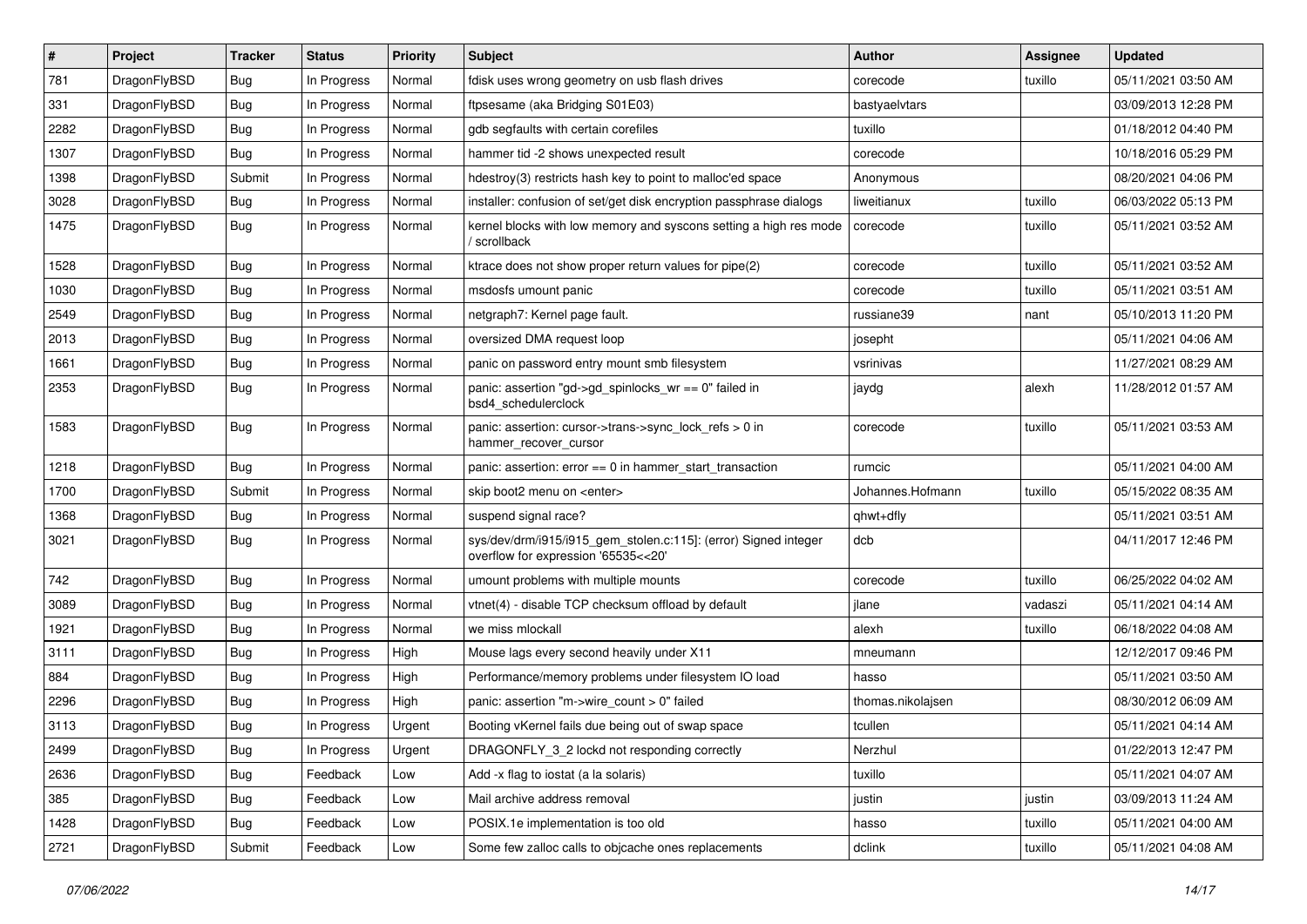| #    | Project      | <b>Tracker</b> | <b>Status</b> | <b>Priority</b> | Subject                                                                                                            | <b>Author</b>     | Assignee | <b>Updated</b>      |
|------|--------------|----------------|---------------|-----------------|--------------------------------------------------------------------------------------------------------------------|-------------------|----------|---------------------|
| 293  | DragonFlyBSD | <b>Bug</b>     | Feedback      | Low             | Various updates to the handbook                                                                                    | victor            | victor   | 03/10/2013 04:46 AM |
| 1127 | DragonFlyBSD | <b>Bug</b>     | Feedback      | Low             | cdrom drive not detected                                                                                           | tgr               | corecode | 01/15/2015 08:55 AM |
| 285  | DragonFlyBSD | <b>Bug</b>     | Feedback      | Low             | interrupt latency with re without ip address configured                                                            | thomas.nikolajsen |          | 02/20/2014 10:30 AM |
| 570  | DragonFlyBSD | <b>Bug</b>     | Feedback      | Normal          | 1.8.x: ACPI problems                                                                                               | qhwt+dfly         |          | 06/02/2014 03:45 AM |
| 2644 | DragonFlyBSD | Bug            | Feedback      | Normal          | 3.6.0-REL trap 9 on boot                                                                                           | memmerto          |          | 11/27/2021 08:08 AM |
| 1592 | DragonFlyBSD | Bug            | Feedback      | Normal          | AcpiOSUnmapMemory: Warning, deallocation did not track<br>allocation.                                              | eocallaghan       |          | 06/02/2014 07:45 AM |
| 1411 | DragonFlyBSD | Bug            | Feedback      | Normal          | Burning doesn't work with ahci(4)                                                                                  | hasso             | dillon   | 05/11/2021 04:00 AM |
| 1727 | DragonFlyBSD | Bug            | Feedback      | Normal          | CD boot panic (2.6.1) (usb?)                                                                                       | kiril             |          | 05/15/2022 05:10 AM |
| 3152 | DragonFlyBSD | Bug            | Feedback      | Normal          | Console's size in ttyv0 and single user mode is sticking to 80x25,<br>while ttyv1 can make use of the whole screen | overtime          |          | 02/24/2019 01:08 AM |
| 1332 | DragonFlyBSD | Bug            | Feedback      | Normal          | DFBSD 2.2 - Booting usbcdrom/usbsticks on thinkpad hangs on<br>"BTX Halted"                                        | tuxillo           |          | 05/11/2021 04:00 AM |
| 2556 | DragonFlyBSD | Bug            | Feedback      | Normal          | DragonFly v3.5.0.81.gd3479 - Process signal weirdness                                                              | tuxillo           |          | 12/17/2013 03:48 PM |
| 979  | DragonFlyBSD | Bug            | Feedback      | Normal          | Failure-prone USB mass storage (SB600? msdosfs? CAM?)                                                              | floid             |          | 01/15/2015 08:38 AM |
| 1717 | DragonFlyBSD | Bug            | Feedback      | Normal          | HAMMER panic in hammer_cursor_down()                                                                               | josepht1          |          | 05/11/2021 04:05 AM |
| 2958 | DragonFlyBSD | Bug            | Feedback      | Normal          | Hammer FS dies during pruning after massive write load                                                             | neilb             |          | 10/11/2016 04:20 AM |
| 1330 | DragonFlyBSD | Bug            | Feedback      | Normal          | Hammer, usb disk, SYNCHRONIZE CACHE failure                                                                        | josepht           |          | 06/02/2014 04:56 AM |
| 1718 | DragonFlyBSD | Bug            | Feedback      | Normal          | IDE disk drive not detected by x86 64 2.6.1 Live CD                                                                | bcox              |          | 11/27/2021 08:25 AM |
| 1144 | DragonFlyBSD | Bug            | Feedback      | Normal          | Incorrect clock under KVM                                                                                          | msylvan           |          | 03/09/2013 01:17 PM |
| 1486 | DragonFlyBSD | <b>Bug</b>     | Feedback      | Normal          | Interrupt storm related to SATA DVD device                                                                         | hasso             |          | 05/11/2021 04:01 AM |
| 1591 | DragonFlyBSD | <b>Bug</b>     | Feedback      | Normal          | Lenovo X301 hangs with AHCI Driver CMD TIMEOUT<br>STS=d0 <bsy></bsy>                                               | eocallaghan       |          | 05/11/2021 04:05 AM |
| 1456 | DragonFlyBSD | Bug            | Feedback      | Normal          | Microsoft wireless desktop problems                                                                                | elekktretterr     |          | 01/15/2015 08:34 AM |
| 2717 | DragonFlyBSD | Submit         | Feedback      | Normal          | Out of range numeric handling                                                                                      | dclink            | tuxillo  | 05/11/2021 04:08 AM |
| 1580 | DragonFlyBSD | Bug            | Feedback      | Normal          | Panic (Fatal trap 12: page fault while in kernel mode) while playing<br>with pf and netif names                    | rumcic            |          | 12/21/2018 01:21 AM |
| 2037 | DragonFlyBSD | Bug            | Feedback      | Normal          | Panic Bad link elm while building packages                                                                         | ftigeot           | dillon   | 04/21/2011 07:20 AM |
| 2081 | DragonFlyBSD | <b>Bug</b>     | Feedback      | Normal          | Panic on device "detach" / "failure"                                                                               | vsrinivas         |          | 02/29/2012 07:11 AM |
| 1250 | DragonFlyBSD | <b>Bug</b>     | Feedback      | Normal          | Panic upon plugging an USB flash drive into the machine                                                            | rumcic            |          | 03/10/2013 05:17 AM |
| 1860 | DragonFlyBSD | <b>Bug</b>     | Feedback      | Normal          | Panic while creating UFS fs on vn(4) for initrd                                                                    | matthias          |          | 02/29/2012 07:16 AM |
| 2617 | DragonFlyBSD | <b>Bug</b>     | Feedback      | Normal          | Possible issue with wireless mouse on 3.6 release                                                                  | FilippoMo         |          | 01/14/2015 03:42 PM |
| 1668 | DragonFlyBSD | <b>Bug</b>     | Feedback      | Normal          | Power button not working                                                                                           | elekktretterr     |          | 03/10/2013 06:22 AM |
| 2288 | DragonFlyBSD | <b>Bug</b>     | Feedback      | Normal          | Random IO performance loss introduced since January 1st                                                            | lentferj          |          | 01/23/2013 04:21 PM |
| 2438 | DragonFlyBSD | Submit         | Feedback      | Normal          | <b>TRIM</b> fixes                                                                                                  | Anonymous         | tuxillo  | 05/11/2021 03:45 AM |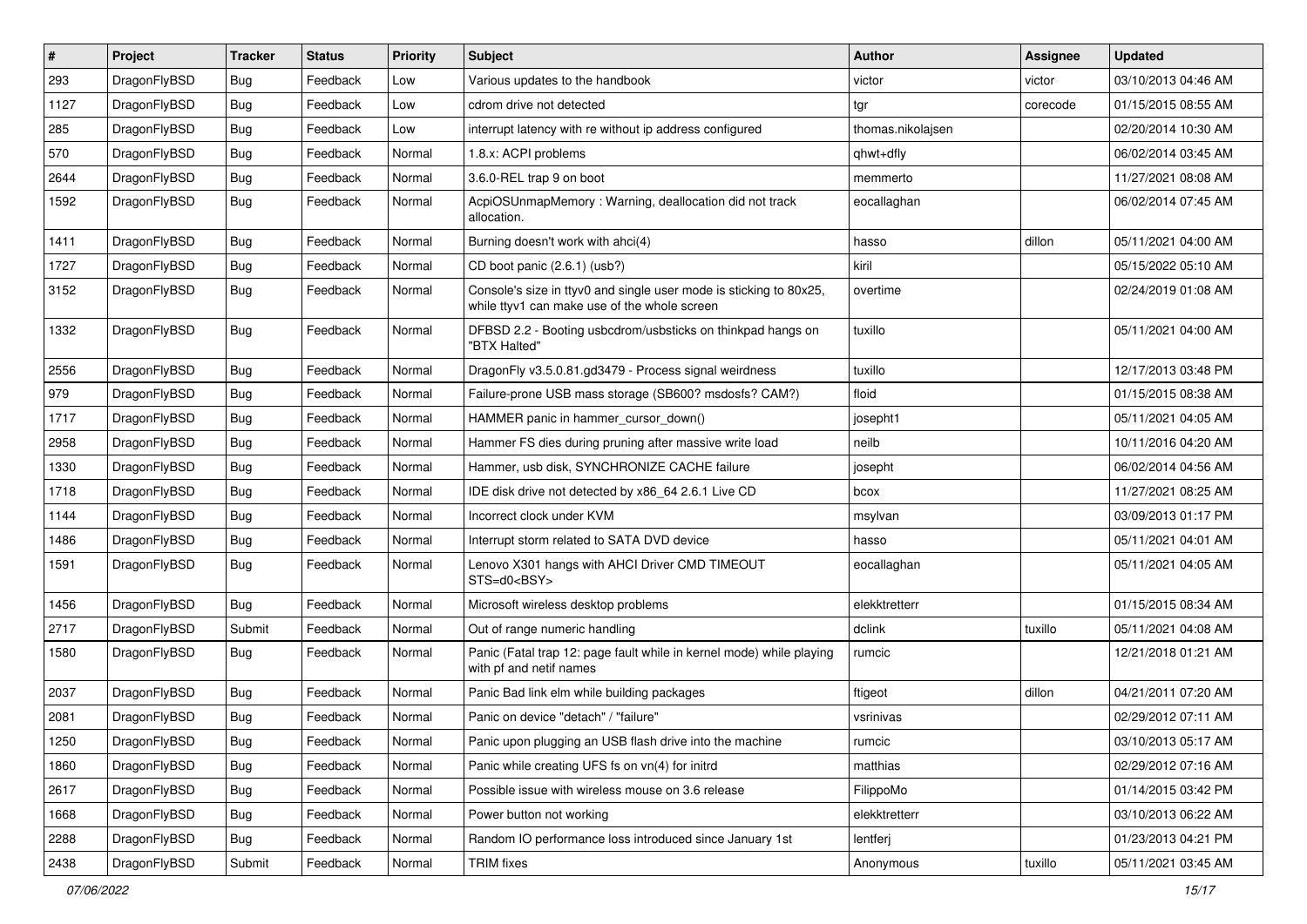| $\vert$ # | Project      | <b>Tracker</b> | <b>Status</b> | <b>Priority</b> | Subject                                                                                                                                                   | <b>Author</b>    | <b>Assignee</b> | <b>Updated</b>      |
|-----------|--------------|----------------|---------------|-----------------|-----------------------------------------------------------------------------------------------------------------------------------------------------------|------------------|-----------------|---------------------|
| 1613      | DragonFlyBSD | Bug            | Feedback      | Normal          | USB Keyboard not working on master                                                                                                                        | elekktretterr    |                 | 05/11/2021 04:05 AM |
| 846       | DragonFlyBSD | Bug            | Feedback      | Normal          | USB bugs:usb mouse can't used!                                                                                                                            | frankning        |                 | 01/15/2015 08:36 AM |
| 1454      | DragonFlyBSD | <b>Bug</b>     | Feedback      | Normal          | Unable to boot from external USB DVD drive                                                                                                                | elekktretterr    |                 | 05/11/2021 04:01 AM |
| 1560      | DragonFlyBSD | <b>Bug</b>     | Feedback      | Normal          | Unable to modify partition table on ThinkPad T61p during install                                                                                          | rehsack          |                 | 01/15/2015 08:57 AM |
| 1287      | DragonFlyBSD | Bug            | Feedback      | Normal          | altq configuration doesn't work                                                                                                                           | corecode         | tuxillo         | 05/11/2021 03:51 AM |
| 1521      | DragonFlyBSD | <b>Bug</b>     | Feedback      | Normal          | amd64 2.4 livecd won't mount root at boot                                                                                                                 | bolapara         |                 | 01/28/2018 03:45 AM |
| 2459      | DragonFlyBSD | <b>Bug</b>     | Feedback      | Normal          | apic problems with HP Probook 4510s                                                                                                                       | thowe            |                 | 11/27/2021 08:22 AM |
| 806       | DragonFlyBSD | <b>Bug</b>     | Feedback      | Normal          | boot error on MacBook                                                                                                                                     | tralamazza       |                 | 06/04/2022 05:28 AM |
| 1587      | DragonFlyBSD | <b>Bug</b>     | Feedback      | Normal          | can't gdb across fork                                                                                                                                     | corecode         | tuxillo         | 05/11/2021 03:54 AM |
| 1618      | DragonFlyBSD | Bug            | Feedback      | Normal          | collision for 'struct pmap' when using RPC and <sys user.h=""></sys>                                                                                      | carenas          |                 | 05/11/2021 04:05 AM |
| 2100      | DragonFlyBSD | <b>Bug</b>     | Feedback      | Normal          | devfs related panic                                                                                                                                       | sepherosa        | alexh           | 07/10/2011 02:29 PM |
| 1579      | DragonFlyBSD | <b>Bug</b>     | Feedback      | Normal          | dfly 2.4.1 does not like HP DL360G4p and Smart Array 6400 with<br>MSA <sub>20</sub>                                                                       | tomaz.borstnar   | tuxillo         | 06/02/2014 02:44 PM |
| 1397      | DragonFlyBSD | Bug            | Feedback      | Normal          | jobs -I output inconsistency when called from script                                                                                                      | Anonymous        | tuxillo         | 05/15/2022 05:07 AM |
| 1824      | DragonFlyBSD | <b>Bug</b>     | Feedback      | Normal          | kernel panic, x86, 2.7.3.859.ge5104                                                                                                                       | akirchhoff135014 |                 | 03/10/2013 07:49 AM |
| 911       | DragonFlyBSD | <b>Bug</b>     | Feedback      | Normal          | kldload/kernel linker can exceed malloc reserve and panic system                                                                                          | corecode         | tuxillo         | 05/11/2021 03:51 AM |
| 1745      | DragonFlyBSD | <b>Bug</b>     | Feedback      | Normal          | kmalloc panic                                                                                                                                             | josepht          |                 | 05/11/2021 04:05 AM |
| 1101      | DragonFlyBSD | Bug            | Feedback      | Normal          | ohci related panic                                                                                                                                        | polachok         |                 | 05/11/2021 04:00 AM |
| 1672      | DragonFlyBSD | <b>Bug</b>     | Feedback      | Normal          | panic (trap 12) around btree search() in 2.4.1-RELEASE                                                                                                    | floid            |                 | 01/19/2015 03:36 AM |
| 1282      | DragonFlyBSD | <b>Bug</b>     | Feedback      | Normal          | panic (trap 12) when booting SMP kernel on Atom 330 (dual core)                                                                                           | tomaz.borstnar   |                 | 05/11/2021 04:00 AM |
| 1448      | DragonFlyBSD | Bug            | Feedback      | Normal          | panic: assertion: _tp->tt_msg->tt_cpuid == mycpuid in<br>tcp_callout_active tcp_output tcp_usr_send netmsg_pru_send<br>netmsg_service tcpmsg_service_loop | dillon           |                 | 05/11/2021 04:00 AM |
| 1593      | DragonFlyBSD | Bug            | Feedback      | Normal          | panic: assertion: $\cosh ==$ ap->ap err $\cosh$ in ahci put err $\cosh$                                                                                   | ftigeot          | ftigeot         | 05/15/2022 05:09 AM |
| 1481      | DragonFlyBSD | Bug            | Feedback      | Normal          | panic: assertion: kva_p(buf) in soopt_from_kbuf (after ipfw pipe<br>show, 2.2.1-R)                                                                        | combiner         |                 | 05/11/2021 04:01 AM |
| 1577      | DragonFlyBSD | Bug            | Feedback      | Normal          | panic: assertion: leaf->base.obj_id == ip->obj_id in<br>hammer_ip_delete_range                                                                            | qhwt+dfly        |                 | 05/11/2021 04:01 AM |
| 1249      | DragonFlyBSD | <b>Bug</b>     | Feedback      | Normal          | panic: ffs_vfree: freeing free inode                                                                                                                      | rumcic           |                 | 03/10/2013 05:13 AM |
| 1489      | DragonFlyBSD | <b>Bug</b>     | Feedback      | Normal          | panic: ufs_dirbad: bad dir                                                                                                                                | rumcic           |                 | 03/10/2013 04:34 AM |
| 847       | DragonFlyBSD | Bug            | Feedback      | Normal          | processes getting stuck on mount point                                                                                                                    | corecode         | tuxillo         | 05/11/2021 03:50 AM |
| 1563      | DragonFlyBSD | <b>Bug</b>     | Feedback      | Normal          | reset(1) doesn't reset terminal to the defaults                                                                                                           | hasso            |                 | 03/10/2013 04:17 AM |
| 901       | DragonFlyBSD | <b>Bug</b>     | Feedback      | Normal          | route show needs to get data from all cpus                                                                                                                | corecode         | tuxillo         | 05/11/2021 03:50 AM |
| 2090      | DragonFlyBSD | <b>Bug</b>     | Feedback      | Normal          | snd_hda does not support headphone automute                                                                                                               | justin           |                 | 03/29/2012 08:03 PM |
| 2957      | DragonFlyBSD | <b>Bug</b>     | Feedback      | Normal          | swapoff -a followed by swapon -a doesn't give your swap back                                                                                              | neilb            |                 | 10/09/2016 04:17 AM |